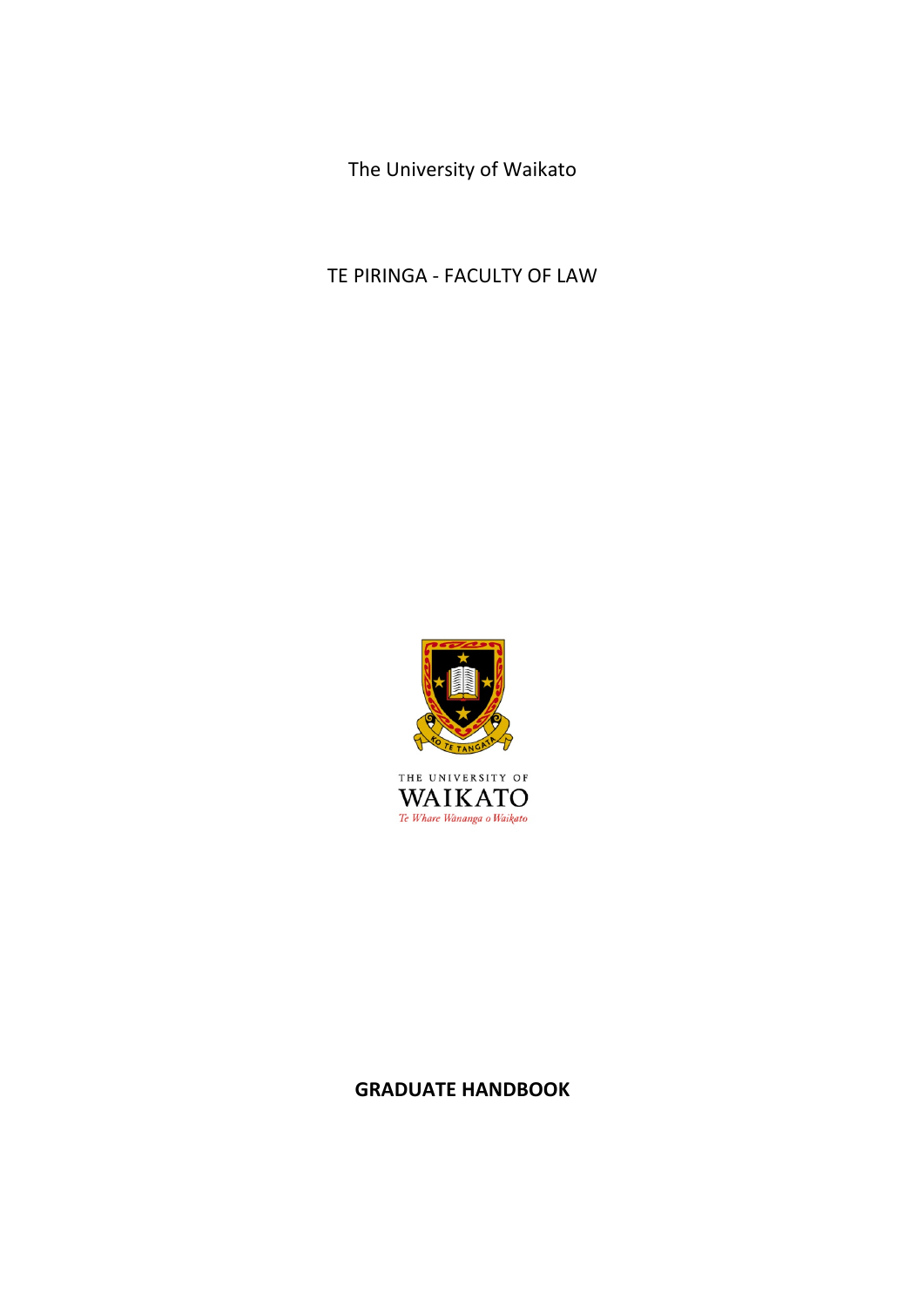### **GRADUATE HANDBOOK**

Updated November 2021

### **Definitions**

*ALPSS* means the Division of Arts, Law, Psychology, and Social Sciences. *Chief Examiner* means the Deputy Dean. *Commonwealth jurisdictions* means any one of the 54 member countries of the Commonwealth of Nations (including New Zealand). *Faculty* means Te Piringa Faculty of Law. *PG Convenor* means the Convenor of Postgraduate Programmes. *Working days* include Mondays to Fridays; but exclude Saturdays, Sundays, Public Holidays, and any other day on which the University is closed.

### **PART 1: INTRODUCTION**

This handbook is designed to assist students to plan and develop their studies while participating in graduate and postgraduate programmes in Law.

### *1.1 General information about Te Piringa – Faculty of Law*

General information about Te Piringa – Faculty of Law including our Academic Staff and their areas of research expertise can be accessed and downloaded from the Faculty webpage - https://www.waikato.ac.nz/law/.

#### *1.2 Student conduct*

In the spirit of collegiality that pervades all day-to-day interactions both between students, and between students and staff – students enrolled in the graduate and postgraduate programmes in Law are required at all times to comply with the *Code of Student Conduct* and the *Student Discipline Regulations*, which can be accessed and downloaded from the following webpages - https://www.waikato.ac.nz/official-info/index/docs/code-of-studentconduct and https://calendar.waikato.ac.nz/general-regulations-and-procedures/studentdiscipline-regulations.

#### **PART 2: GRADUATE AND POSTGRADUATE PROGRAMMES IN LAW**

The Faculty offers the following graduate and postgraduate programmes in Law:

#### *2.1 Graduate Programmes in Law*

- Master of Laws (LLM).
- Master of Laws in Maori/Pacific and Indigenous People's in Law (LLM (Maori/Pacific/Indigenous)).
- Postgraduate Certificate in Law (PGCert (Law)).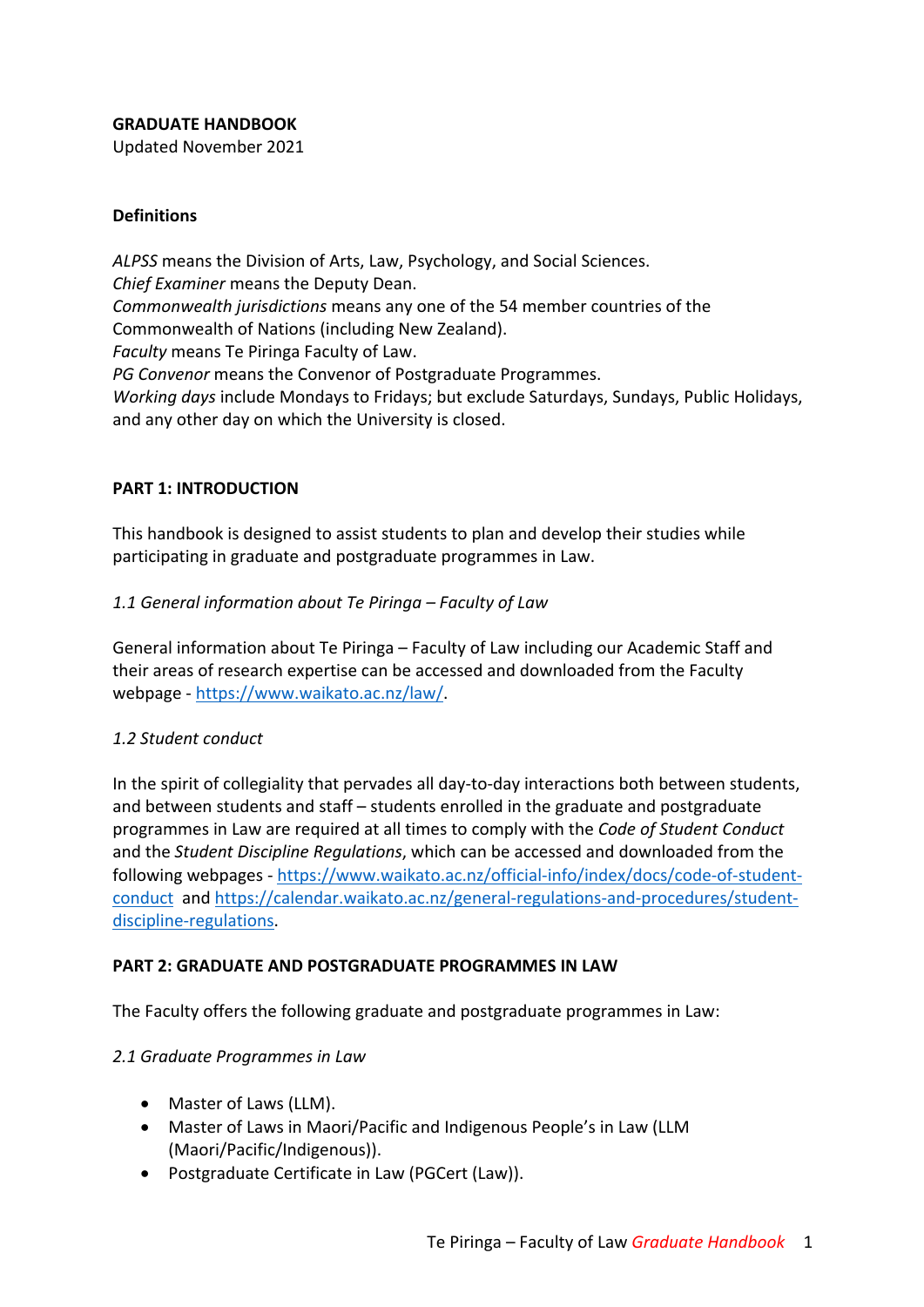- Postgraduate Diploma in Law (PGDip (Law)).
- Master of Legal Studies (MLS).
- Postgraduate Certificate in Legal Studies (PGCert (Legal Studies)).
- Postgraduate Diploma in Legal Studies (PGDip (Legal Studies)).

Students enrolled in the Graduate Programmes in Law listed above **must** normally complete a selection of taught 500 level Law papers chosen from the Catalogue of Papers (including any compulsory papers). The Catalogue of Papers can be accessed from the following webpage - https://papers.waikato.ac.nz/.

For the LLM and LLM (Maori/Pacific/Indigenous), and the PGCert (Law) and PGDip (Law), LEGAL509 Legal Research: Theory and Methods is a **compulsory** paper.

For the MLS and PGCert (Legal Studies) and PGDip (Legal Studies), both LEGAL500 Legal System and Methods and LEGAL509 Legal Research: Theory and Methods are **compulsory** papers.

Students enrolled in the:

- LLM or LLM (Maori/Pacific/Indigenous) must gain a total of 120 points at 500 level.
- MLS must gain either a total of 180 points at 500 level if they have qualified for the award of a 360 point bachelors degree or a total of 120 points at 500 level if they have qualified for the award of a 480 point bachelors degree.
- PGCert (Law) or PGCert (Legal Studies) must gain a total of 60 points at 500 level.
- PGDip (Law) or PGDip (Legal Studies) must gain a total of 120 points at 500 level.

Students will normally complete the requisite number of 30 point taught 500 Law level papers offered by the Faculty to complete their qualifications.

Because the Faculty is committed to teaching law in context, students may enroll one 30 point taught 500 level paper from another discipline toward the completion of their qualification. A list of relevant papers is **attached** as Appendix A.

Faculty approval is required for enrolment in the following directed study, dissertation, or thesis papers:

- LEGAL590 Directed Study 15points LLM/MLS.
- LEGAL591 Dissertation 30points LLM/MLS.
- LEGAL592 Dissertation 60points LLM.
- LEGAL593 Thesis 90points LLM.

The LLM (Maori/Pacific/Indigenous) degree reflects the University's geographic location both within New Zealand and the Pacific, and the Faculty's commitment to biculturalism.

### *2.2 Postgraduate Programmes in Law*

• Master of Philosophy (MPhil) (50,000 word thesis).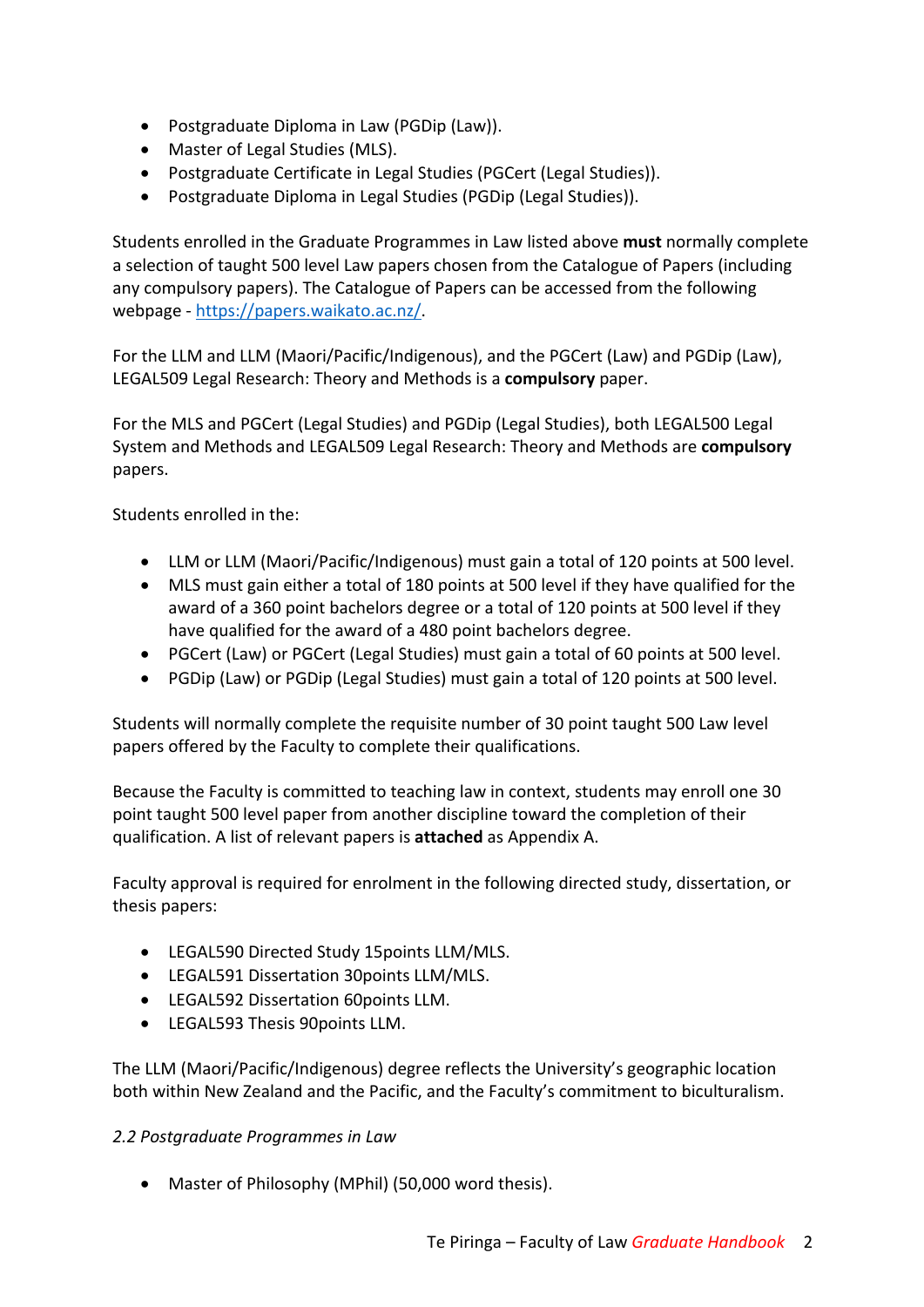- Doctor of Philosophy (PhD) (100,000 word thesis).
- Doctor of Juridical Science (SJD) (Part 1: 40,000 word research portfolio; Part 2: 60,000 word thesis).
- Doctor of Laws (LLD) (a collection of work, or a specially composed thesis based on such work).

### *2.3 Qualification regulations*

The qualification regulations for each of the graduate and postgraduate programmes in Law (listed in subparts 2.1 and 2.2 above) including the admission and other requirements for these degrees, certificates and diplomas, thesis examination and award of honours (where relevant), and variations can be accessed and downloaded from the following webpage https://calendar.waikato.ac.nz/regulations.

### *2.4 Orientation*

The Faculty offers a one-day orientation programme for graduate and postgraduate students. The date, time, and venue for the orientation programme will be advertised by the Convenor of Postgraduate Programmes (PG Convenor) via the *Law Honours Forum* and the *Law Graduate Students Forum* in Moodle.

The Moodle pages (noted above) will also include important announcements that are posted from time to time by the PG Convenor and will be relevant for all students enrolled in the graduate and postgraduate programmes in Law.

#### *2.5 Student support structure and complaints procedure*

We encourage students concerned about issues relating to teaching or supervision in the Graduate and Postgraduate Programmes in Law to raise these issues in the first instance with the Lecturer or Supervisor concerned. Serious concerns should be stated in writing by email.

Students should follow the procedures in the University's *Student Concerns and Complaints Policy* that can be accessed and download from the following webpage https://calendar.waikato.ac.nz/general-regulations-and-procedures/student-complaints.

Any concerns that are not resolved satisfactorily may be escalated to the PG Convenor or Deputy Dean (as appropriate) in accordance with the *Teaching and Student Matters Flowchart* **attached** as an appendix to this Handbook.

#### *2.6 Representatives*

Each year students enrolled in the graduate and postgraduate programmes in Law elect one person to act as their Year representative for the purposes of the Faculty of Law Board of Studies and the Academic Board, and for the purposes of general liaison with the PG Convenor. One person is elected to represent students enrolled in 500 level papers, and one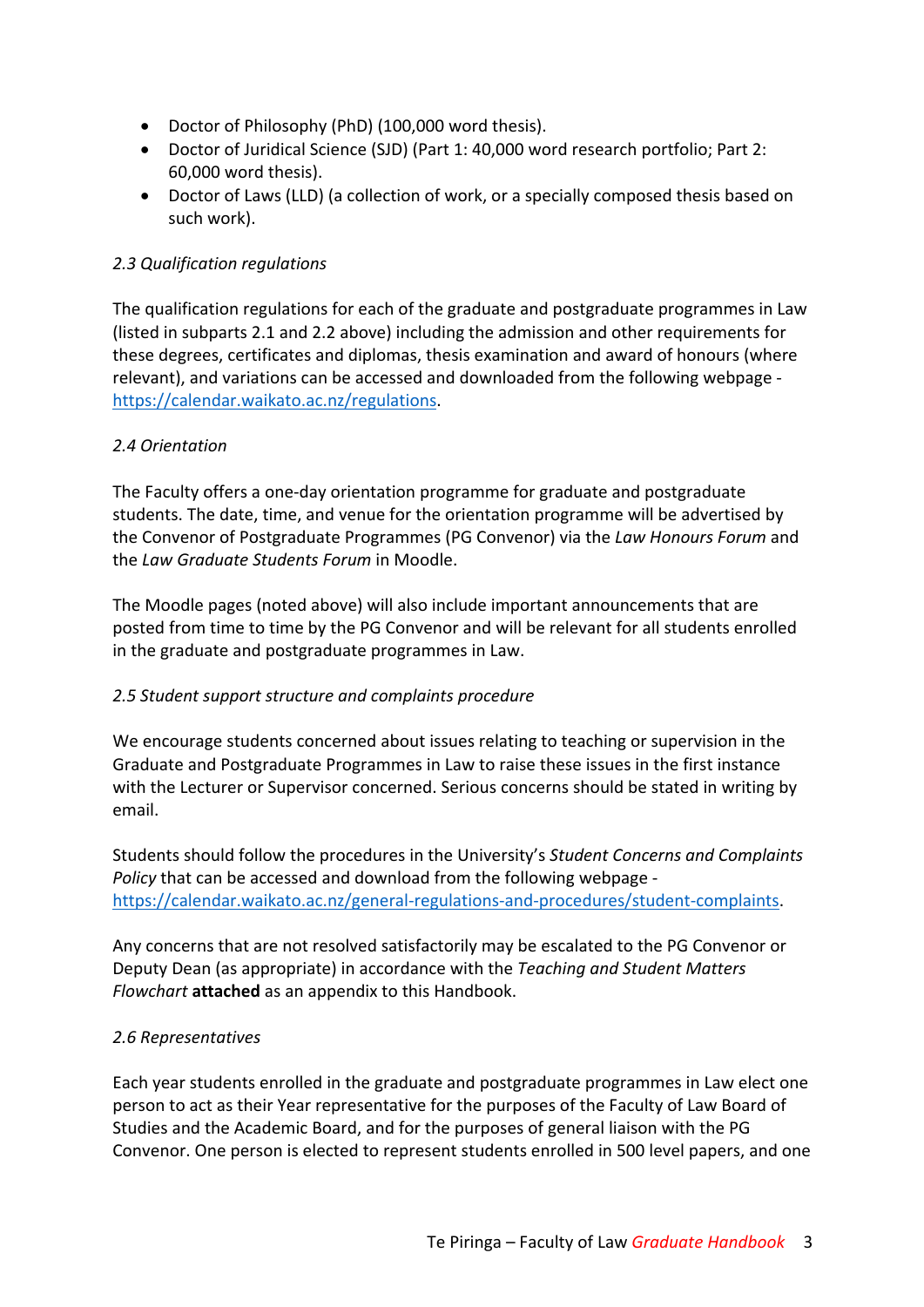person is elected to represent students enrolled in both 800 and 900 level papers. The nomination process normally takes place early in A Trimester.

### **PART 3: ADMISSION TO GRADUATE AND POSTGRADUATE PROGRAMMES IN LAW**

### **3.1 Admissions**

### *3.1.1 Is a legal background required?*

Applicants wishing to enroll in the graduate programmes in Law offered by the Faculty (except for the MLS, and the PGCert and PGDip in Legal Studies) **must** have qualified for the award of a Bachelor of Laws (LLB) degree.

Applicants wishing to enroll in the MLS, and the PGCert or PGDip in Legal Studies are **not** required to have qualified for the award of an LLB degree but **must** have qualified for the award of a bachelors degree in another discipline.

### *3.1.2 Postgraduate Programmes in Law*

The MPhil and PhD degrees in Law, and the SJD degree are administered by the School of Graduate Studies (SGR).

Further details about admission to the postgraduate programmes in law are outlined in subpart 7.2 below.

#### **3.2 Part-time study**

### *3.2.1 Continuing professional development points*

The taught 500 level Law papers offered by the Faculty toward completion of the graduate programmes in Law listed in subpart 1.1 above meet New Zealand Law Society (NZLS) requirements for continuing professional development (CPD).

Attendance and participation in any one of the taught 500 level Law papers offered by the Faculty will satisfy the requirements for 10 CPD points.

Enrolling in the LLM degree part-time over a period of four years should therefore satisfy the requirements for 10 CPD points for each year of study.

#### **3.3 Cross-credits**

The University Regulations relating to the particular masters degree programmes make it possible forstudents to be admitted with credit for graduate level papers taken at another university, provided that the paper has not been counted towards another completed qualification. It is the policy of the Faculty to consider a credit toward the LLM for one graduate level paper taken at another university for which the student has earned at least a B grade, or with another School/Faculty within Waikato University, in place of one Level 5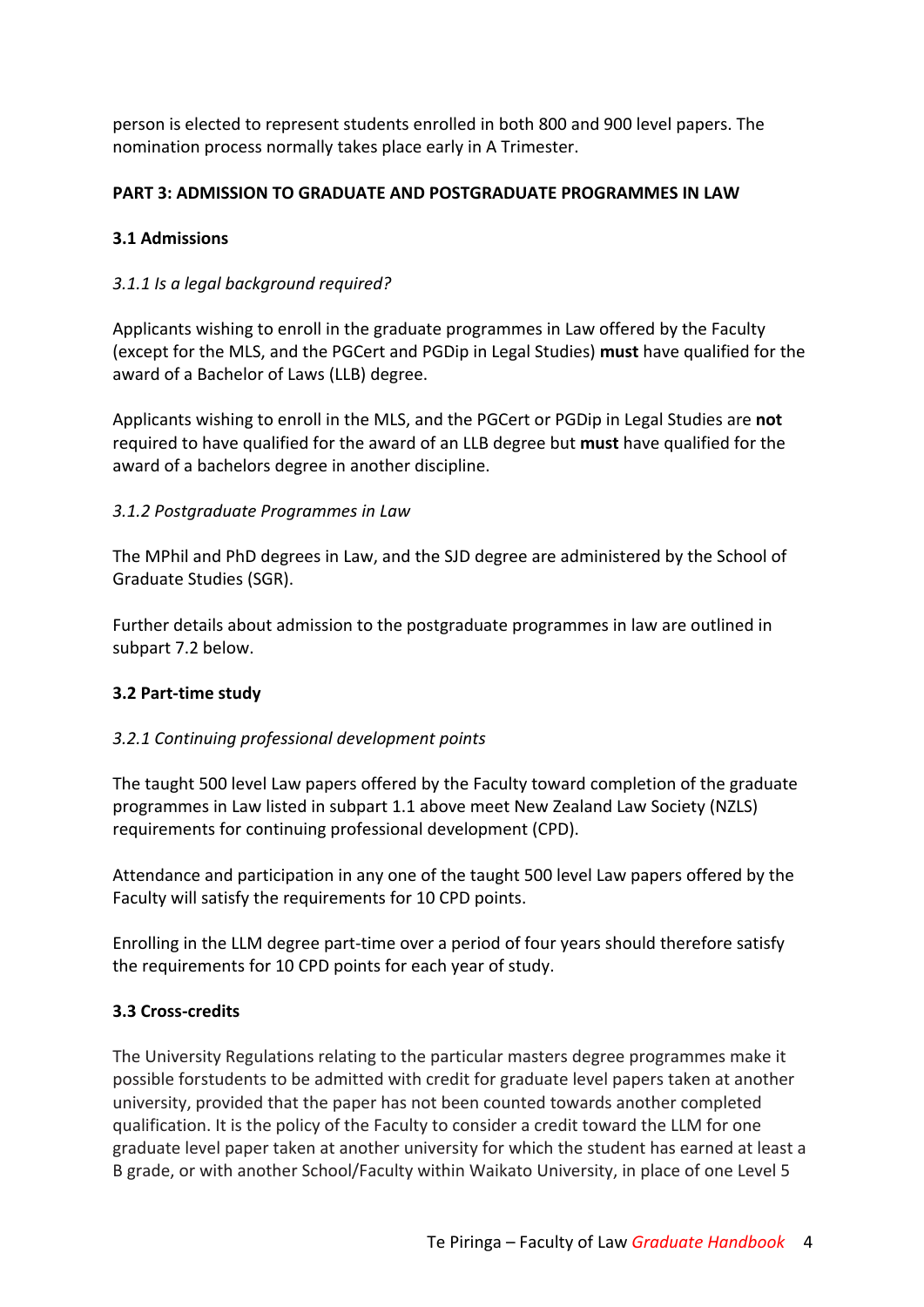Law paper. Application should be made online, when applying to study, or via MyWaikato if you have already completed your application to study. Please allow six weeks for processing.

### **3.4 Programme changes, withdrawal, and re-enrolment**

The regulations relating to programme changes are outlined in detail as part of the preamble to the master's degree regulations in the *University of Waikato Calendar*. The following points should be noted:

- a) A paper may be added or deleted from a student's programme up until the end of the second week of the relevant trimester. Students may withdraw from a 500 level paper at any time before the due date for the final item of assessment. Intensive papers must be deleted by 5pm on the first Friday of the relevant teaching period.
- b) Students who expect that they will not submit their directed study, dissertation or thesis by the due date, may (as noted below) apply for an extension of time without the requirement for re-enrolment, provided that the application for an extension is lodged prior to the deadline for submission. Applications must be supported by the Supervisor, and approved by the Chief Examiner and the ALPSS Associate Dean (Postgraduate). The *ALPSS application form* can be obtained from, and completed applications must be returned to, law.reception@waikato.ac.nz.
- c) Extensions (as noted below) will not be granted for more than 21 working days after the last teaching day of the relevant Trimester in which the paper is taught. Students who do not submit their dissertation or thesis by the end of any extension, will be liable for re-enrolment and a further payment of tuition and other fees for a period of at least one trimester, and any other enrolment charges including the late enrolment charge, if appropriate.

#### **PART 4: TEACHING OF GRADUATE PROGRAMMES IN LAW**

This part of the *Graduate Handbook* applies to all taught 500 level Law papers coded LEGAL 500 to 589 listed in the *Catalogue of Papers*.

#### **4.1 Assessment and workload**

The workload in taught 500 level Law papers should be broadly comparable. For 30 point taught 500 level Law papers, there will normally be one written research essay totalling up to 11,500 words or up to 10,500 words where an oral presentation of the research project is required. Details of the required assessment will be specified in the Paper Outline.

In terms of workload, students should expect to invest 300 hours to complete any 30 point 500 level Law paper, including lecture attendance.

#### **4.2 Research proposals**

Research proposals are required for **all** taught and supervised 500 level Law papers and should be identified as assessable work in the Paper Outline. Before beginning a research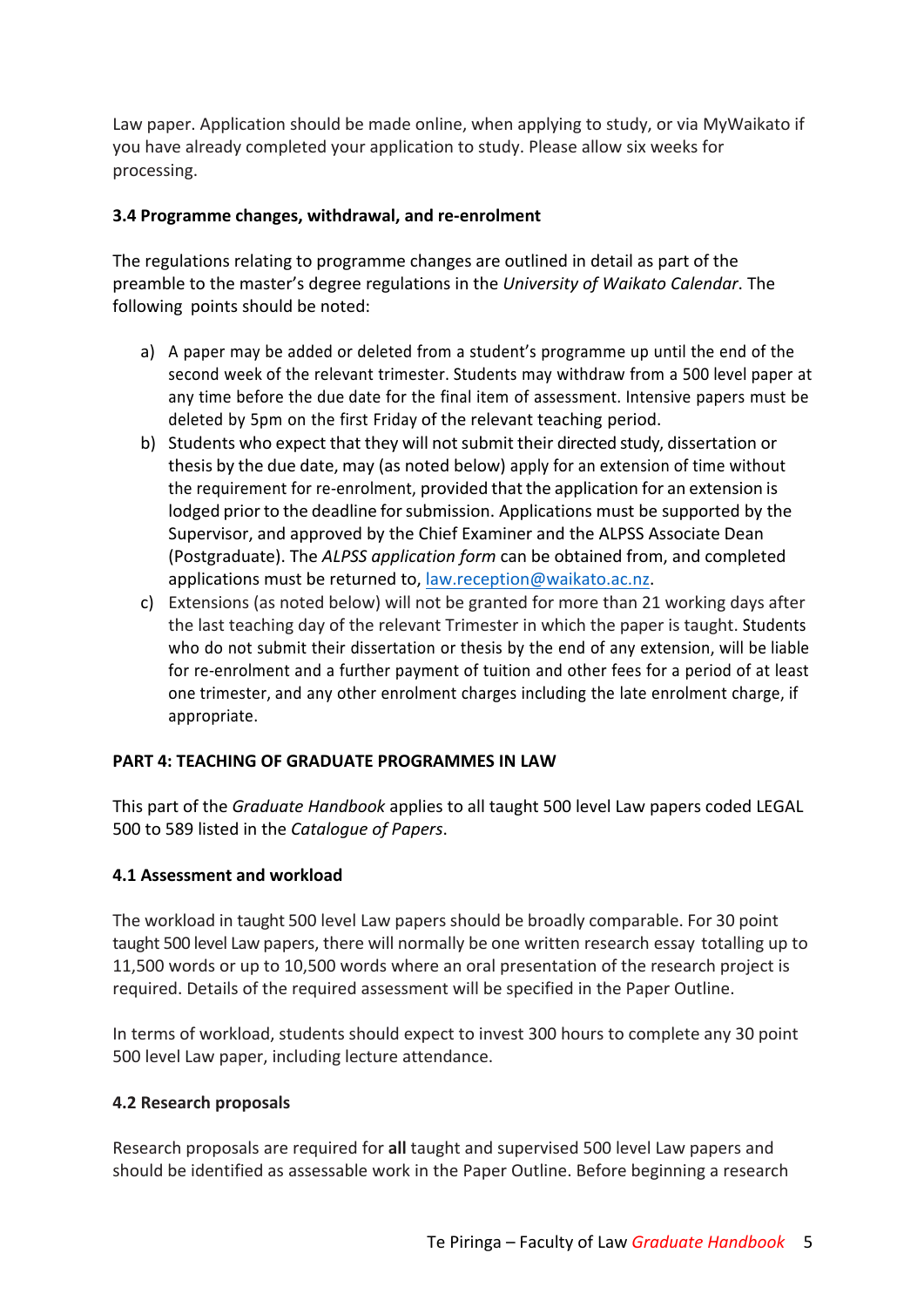assignment in earnest, students must submit a research proposal for approval, and (where required) for discussion with the Lecturer or Paper Convenor. The purpose of the research proposal is to ensure that students embark on research that will lead to useful results. It is a safeguard, and helps to avoid research efforts that are overbroad (a common problem), or ones that will 'bottom out' too quickly. It will reveal the existence of any underlying issues (including theoretical or contextual issues) that did not appear at first sight, that require exploration. The research proposal requires students to become familiar with the existing literature on the subject, so that they do not repeat work that has already been done, and so that student's work is current. It requires students to consider what material they will need. Some material may not be available through the Law Library, or may be held confidentially.

### *4.2.1 Content*

Research proposals are likely to include the following:

- a) A one-paragraph statement the purpose of the proposed paper. The exercise of writing a simple sentence stating what the purpose is, compels you to identify with precision just what you intend to do – or what your central proposition or 'thesis' is. This is quite different from a general enthusiasm for work in an area of law.
- b) An outline of the parts and sections of the proposed paper: This takes the form of an expanded, annotated draft table of contents.
- c) An interim bibliography: It should be annotated as to the availability, content, and usefulness of each item. It should be sufficient to demonstrate that you have come to grips with the basic materials.
- d) In some circumstances, additional material will be required, e.g. a timetable for the attainment of different objectives, a section on methodology, or an outline of any ethical issues.

A research proposal will normally be up to 1,000 words maximum. The research proposal is not binding. Research work sometimes changes, right up to its completion. The process of putting a proposal together verifies that you have found at least one project that appears to be viable and have begun to think systematically about the issues it raises. Any proposed changes to the research proposal should however be discussed and agreed with the Lecturer or Paper Convenor **before** any changes are actioned.

### *4.2.2 Marking criteria*

Research proposals will be marked against the following criteria:

- a) Focus and Structure: Clarity in the definition of the topic; Conciseness and accuracy in the identification of issues; Logic and clarity of organisational structure.
- b) Scholarship and Analysis: Use of theoretical and contextual scholarship; Legal analysis; Evidence of wide ranging independent research; Relevance of sources and quality of annotations.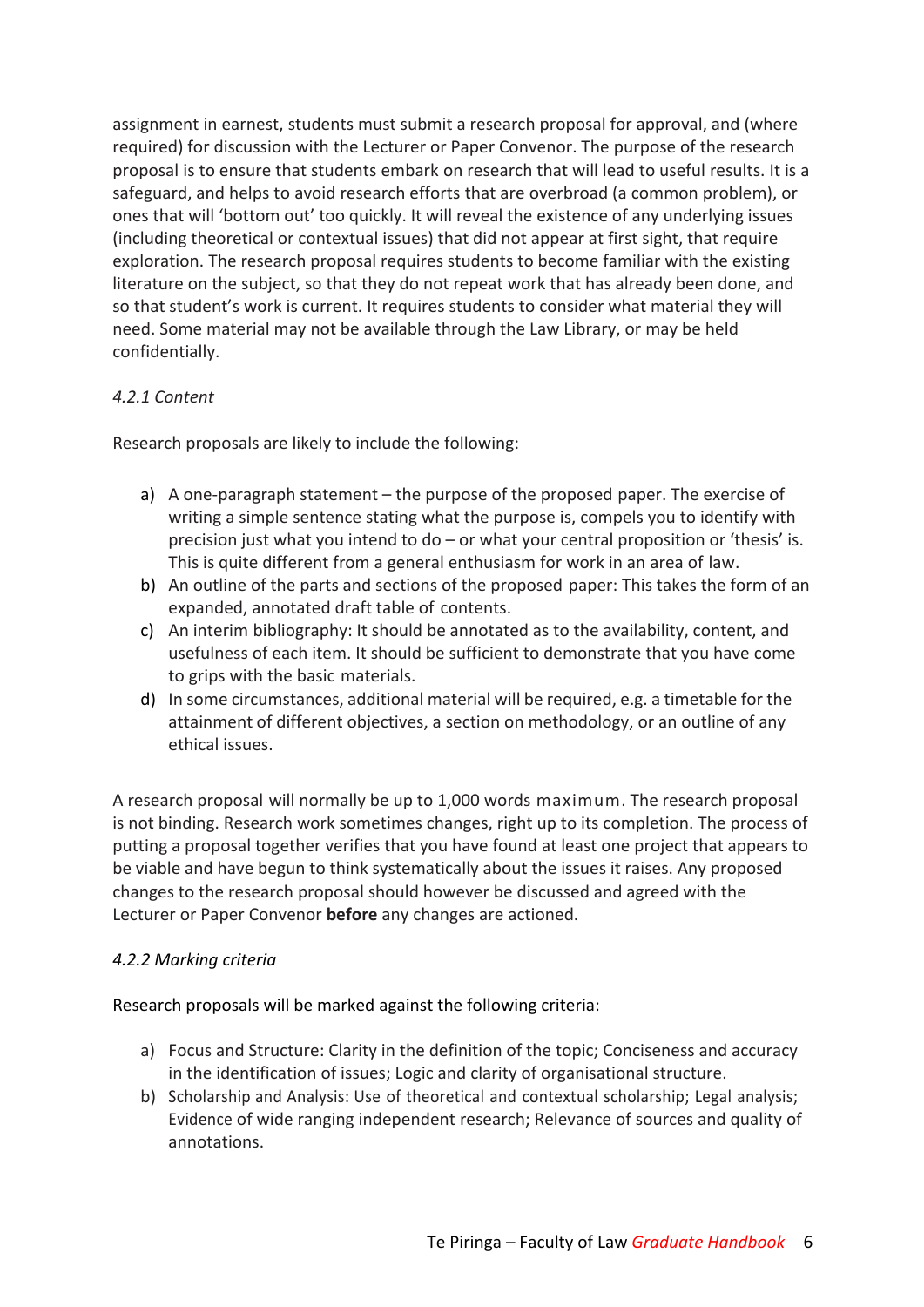c) Presentation and Style: Lucidity and cogency of the discussion of the material; Precision of language and style guide compliance; Compliance with word limits, appropriate spacing and font, etc.

### **4.4 Oral presentations of research projects**

Taught 500 level Law papers may include a requirement that the student prepare and deliver an oral presentation on the work of their research project. These presentations help to hone the students focus on their work,develop collegial research skills, and develop communication skills. Presentations may be delivered either live in class or via a prerecorded video posted online via the Moodle page for the paper. Details of any required oral presentations will be specified in the Paper Outline.

### *4.4.1 Marking guide for oral presentations*

Criteria for marking oral presentations will focus on the structure of the presentation:

- a) Introduction: Introduction of the subject, preview of main ideas.
- b) Content: Development of the main points with supporting facts, examples, ideas and/or arguments you want to give. Quality of Information and Depth of Scholarship. Use of transitions to help the audience follow the development of ideas. Logical flow.
- c) Conclusion: Provision of a crisp clear summary of main points, extent to which central idea was re-emphasised in a memorable way, provision of closure, ability to motivate the audience to respond with questions/comments.
- d) Presentation delivery: Lucidity of the discussion of relevant material; ability to hold interest and help with understanding, extent to which thesis/research statement and question was made memorable; confidence with material showing evidence of preparation. Time-keeping and management of discussion.

#### **4.5 Written research essays**

#### *4.5.1 New Zealand Law Style Guide*

All written research work submitted in part fulfillment of the requirements for completing any graduate programme in Law including taught 500 level Law papers, directed study, dissertation, and thesis must comply with the latest edition of the *New Zealand Law Style Guide*. The guide can be accessed and downloaded from the following webpage https://www.waikato.ac.nz/library/guidance/referencing/nz-law.

#### *4.5.2 Presentation and submission of internal assessments*

Unless otherwise directed, work is submitted by the specified deadline, online via Moodle.

#### *4.5.3 Final date*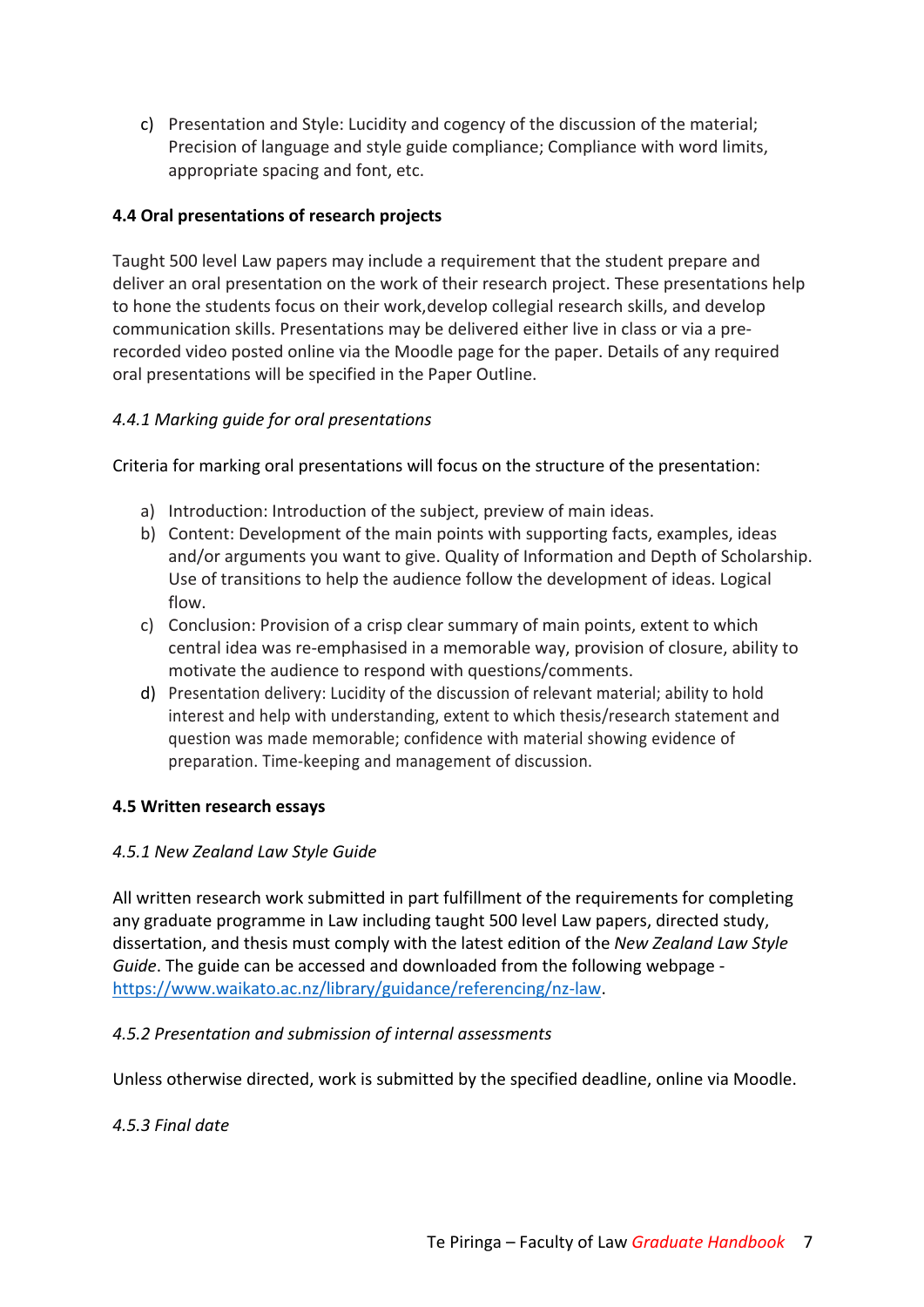All course work must be completed by the dates specified in the Paper Outline for taught 500 level Law papers.

### *4.5.4 Marking criteria for written research work*

The following criteria apply to all written research work submitted in part fulfillment of the requirements for completing any graduate programme in Law including taught 500 level Law papers, directed study, dissertation, and thesis:

- a) Focus and Structure: Clarity in the definition of the topic; conciseness and accuracy in theidentification of issues; logic and clarity of organisational structure.
- b) Scholarship and Analysis: Appropriate use of theoretical and contextual scholarship; skilful legal analysis; evidence of wide ranging and thorough independent research; originality.
- c) Presentation and Style: Lucidity of the discussion of the material; cogency of prose and argument; precision of compliance with the New Zealand style guide.
- d) General: Work submitted for masters papers must demonstrate: the ability to engage in critical analysis of the law, in the particular context relating to the question posed; the ability to recognise and to make appropriate comparisons, and the ability to identify and discuss core legal concepts ina thoughtful, supported and original manner.

### *4.5.5 Graduate programme assessment schedule*

The schedule of grades used by the University applies to the assessment of all written research work submitted in part fulfillment of the requirements for completing any graduate programme in Law including taught 500 level Law papers, directed study, dissertation, and thesis. The schedule of grades and the range of marks represented by each grade can be accessed and downloaded from the following webpage https://www.waikato.ac.nz/students/student-assessment/regulations-and-policies/gradingscale.

The following overall criteria will be used by Lecturers, Paper Convenors, and Supervisors when applying the relevant marking criteria outlined above for written research work:

- a) A+, 90-100%: Clear evidence of significant reading beyond basic texts of first reference; originality or new interpretation; all major points identified and responded to in a convincing and persuasive manner, alternative arguments are canvassed and convincing reasons advanced for their not being favoured; nearly all difficult issues are identified; flawless proseand organisation. Attention may be paid to the scope of the project undertaken (credit may be given for attempting more challenging projects).
- b) A, 85%: Most of the requirements for an A+.
- c) A-, 80%: As for B+, together with several of the requirements of an A+.
- d) B+, 75%: As for B, but with more difficult issues solved and a good standard of writing.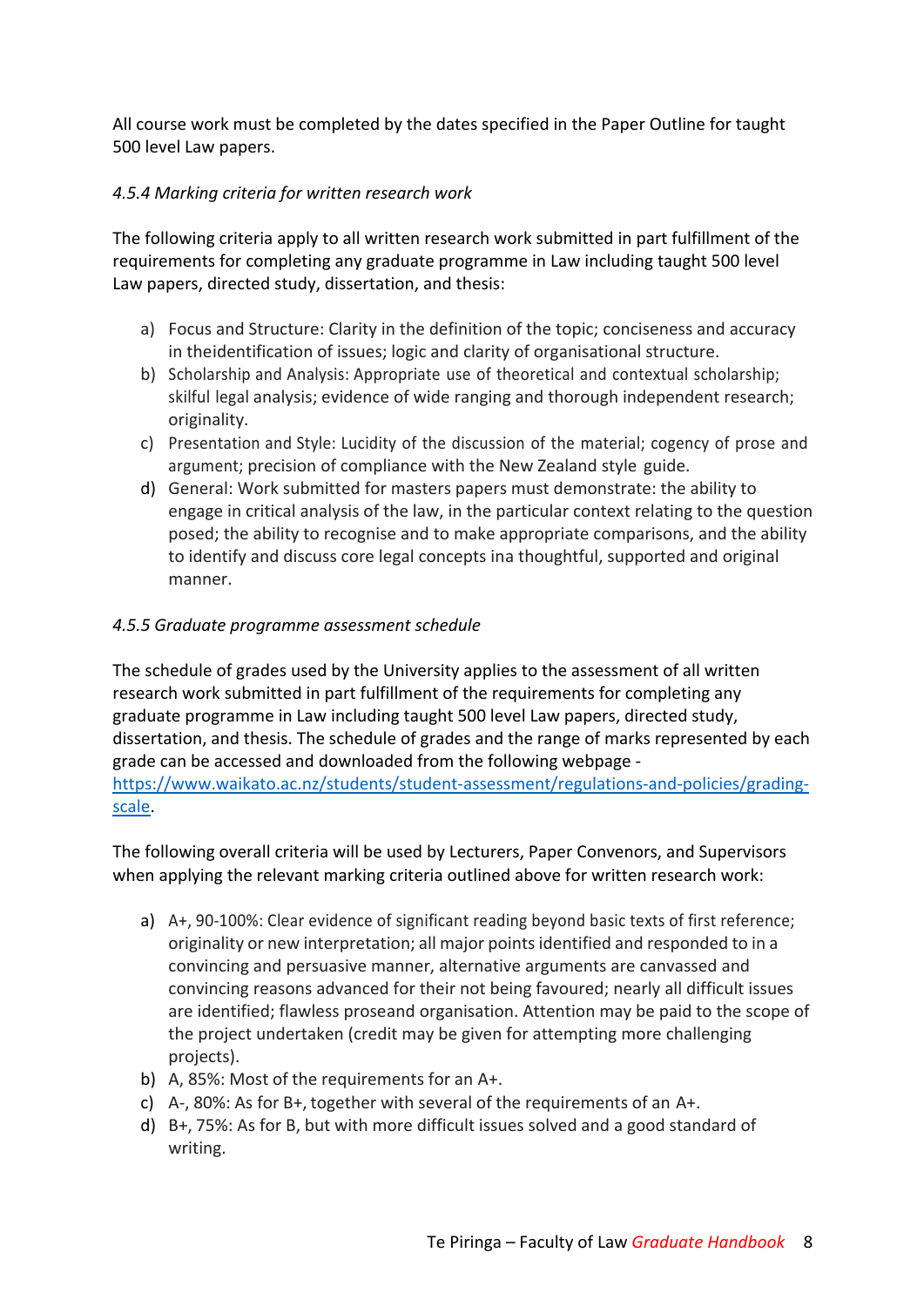- e) B, 70%: Presents the main points in a manner that indicates understanding and a degree of confidence and control over the subject matter. No confusion over core concepts. Some difficult issues identified and answered. Good prose. Dissertation is well organised, structuralheadings and sub-headings make sense and are informative. No irrelevant material.
- f) B-, 65%: As for B, but inferior in one or two respects. No confusion.
- g) C+, 60%: As for C, but with little confusion and more issues identified and answered. Some irrelevant material tolerated.
- h) C, 55%: Essential points identified and presented. Some confusion tolerated. Probably half of the relevant issues identified.

### *4.5.6 Written research work feedback*

Students may reasonably expect their marked assignments returned within 5 weeks of due submission dates. Graded assignments may be accompanied by comments explaining the grade awarded. The Lecturer should also be available for discussion.

#### *4.5.7 Extensions*

Students are required to complete and submit all work by the specified dates in the Paper Outline.

Applications for extensions may be made online via the Law Student Hub webpage **before** the specified date in the Paper Outline for completing and submitting the work.

Extensions will ordinarily be granted for up to 10 working days where the criteria specified on the Law Student Hub webpage are satisfied. Extensions will not be granted for more than 21 working days after the last teaching day of the relevant Trimester in which the paper is taught.

Applications that are made out of time, or that do not satisfy the relevant criteria, or where any required supporting evidence is not provided within a reasonable time will be declined.

Unless an extension in writing has been granted, a Lecturer may refuse to accept a piece of work which is submitted after the specified date, and automatically award it no mark, or may lower the mark as a penalty for lateness.

Applications for extensions relating to taught 500 level papers are determined by the Chief Examiner. Students will be notified of the outcome of their application by Law Reception by email.

In the meantime, students should continue to complete their work and submit it online via Moodle as soon as possible.

#### *4.5.8 Special consideration*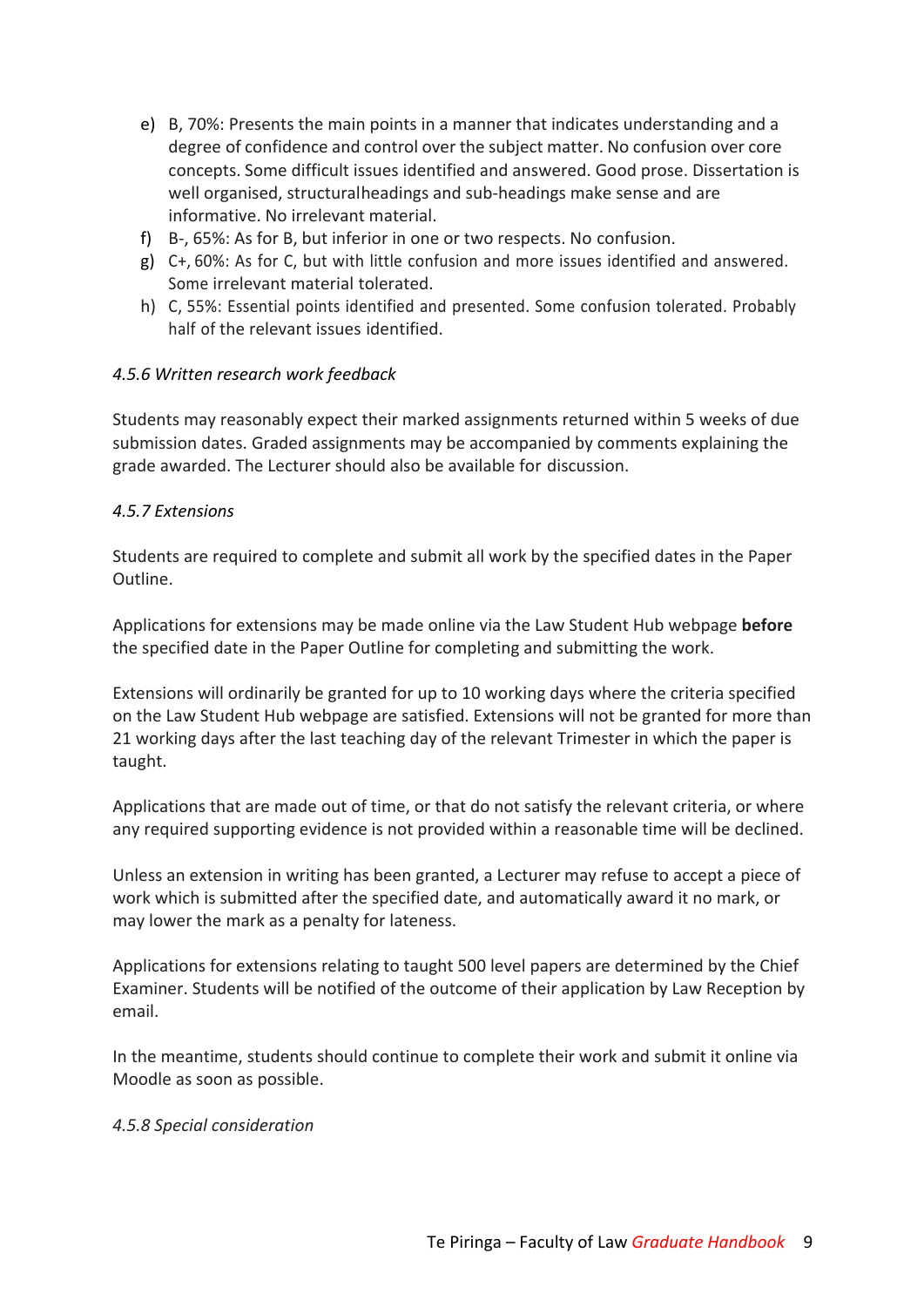Students may apply for special consideration in relation to the research proposal or oral presentation regarding any missed or impaired work. Applications should be made online via the Law Student Hub and will be assessed against the criteria specified on that webpage.

The Paper Convenor will be responsible for making a recommendation to the Board of Examiners as to whether an estimated mark should be given for the research proposal or oral presentation, or alternatively whether students should be allowed the opportunity (a) to submit or repeat the original assessment or (b) to submit an alternative assessment.

Applications that are made out of time, or that do not satisfy the criteria for special consideration, or where no supporting evidence is provided will be declined.

Special consideration is **not** available for written research essays but students may apply for an extension as outlined above.

Students may appeal against the Paper Convenor's recommendation to the Chief Examiner. Any appeals must be made in writing no later than 7 days after the date on which the Paper Convenor's recommendation was emailed to the student.

*For any missed work (where special consideration has not been given) students will be given an IC grade in relation to any compulsory examination that has been missed, and will be given a zero mark or E grade for any internal assessment work that is missed.*

### *4.5.9 Penalties for lateness*

Failure to comply with requirements as to the time deadlines for internal assessment (detailed in the Paper Outline) without having applied for an extension or special consideration before the due date will result in the deduction of 2.5% for the piece of internal assessment work for each day, or part thereof, the work is late. Internal assessment work submitted more than 5 working days after the specified deadline may not (as noted below) be marked.

Unless an extension has been granted in writing (by email), a Lecturer may refuse to mark a piece of internal assessment work that is submitted more than 5 working days after the specified date, and automatically award it no mark (zero), or may lower the mark as a penalty (as outlined above).

#### *4.5.10 Review of grade*

A student who considers that a mistake has been made in the process of calculating or determining a grade for a paper may (on payment of the prescribed fee) apply for a review of a grade.

An application for review of grade must be submitted by the student to the Student Centre not more than 14 days after receiving notification of the grade.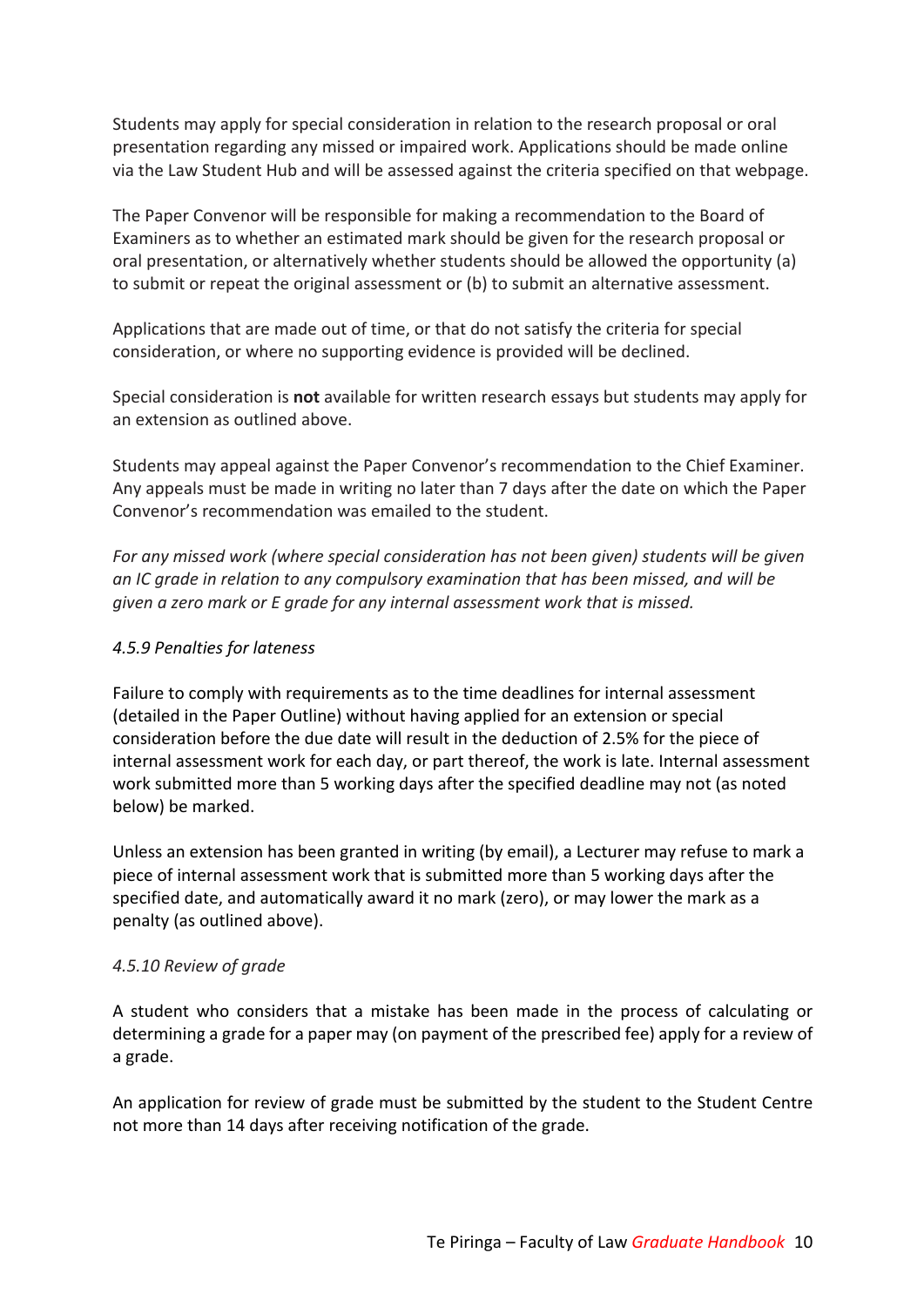The review of grade involves a re-marking of all items of assessment that contribute to the final grade and a re-calculation of marks, or the student (where applicable) may elect to have their exam script only reviewed.

A review of grade results in a grade either being left unchanged, raised, or lowered.

Any review of grade should be carried out independently by another Law Academic and not by the original examiner/lecturer who marked the student work.

### *4.5.11 Academic Integrity*

The University is committed to excellence, respect, and honesty in scholarship and to ethical professional conduct. Academic integrity is at the core of this commitment and requires all members of the University community (students, academic and general staff) to uphold academic integrity as a personal, academic, and professional responsibility.

### 4.5.11.1 Plagiarism

Plagiarism means presenting as one's own work the work of another, and includes the copying or paraphrasing of another person's work in an assessment item without acknowledging it as the other person's work through full and accurate referencing; it applies to assessment (as defined in the Assessment Regulations) presented through a written, spoken, electronic, broadcasting, visual, performance or other medium.

The Student Discipline Regulations are found in the online Calendar. The Library and Student Learning are valuable resources to assist you with your studies at the University. There is also a Moodle-based course on Academic Integrity, which is highly recommended.

#### 4.5.11.2 Cheating

Cheating at the University includes and is not limited to the following items:

- Copying all or part of another student's work (essay, report, code, test answers, etc) and submitting it as your own.
- Using another person's work from a reading (article, book), from course materials, from digital sources such as Wikipedia and not acknowledging the source of the work.
- Buying an assignment, including from an internet service or a social messaging service (such as WeChat).
- Using sites such as but not limited to, studocu.com and chegg.com to source answers for assessment tasks, such as test questions.
- Asking someone else to produce your assignment and submitting it as your own.

Throughout this paper you may be asked to work in groups or teams on a variety of tasks and discussions. When it comes to assessment, the work you submit should always be all your own work unless your lecturer or tutor has specifically assigned the work as a group assignment. This does not mean that you can't form study groups and work together on problems, exchange ideas, and so on. However, you may not submit someone else's work as your own; you need to write the assessment yourself.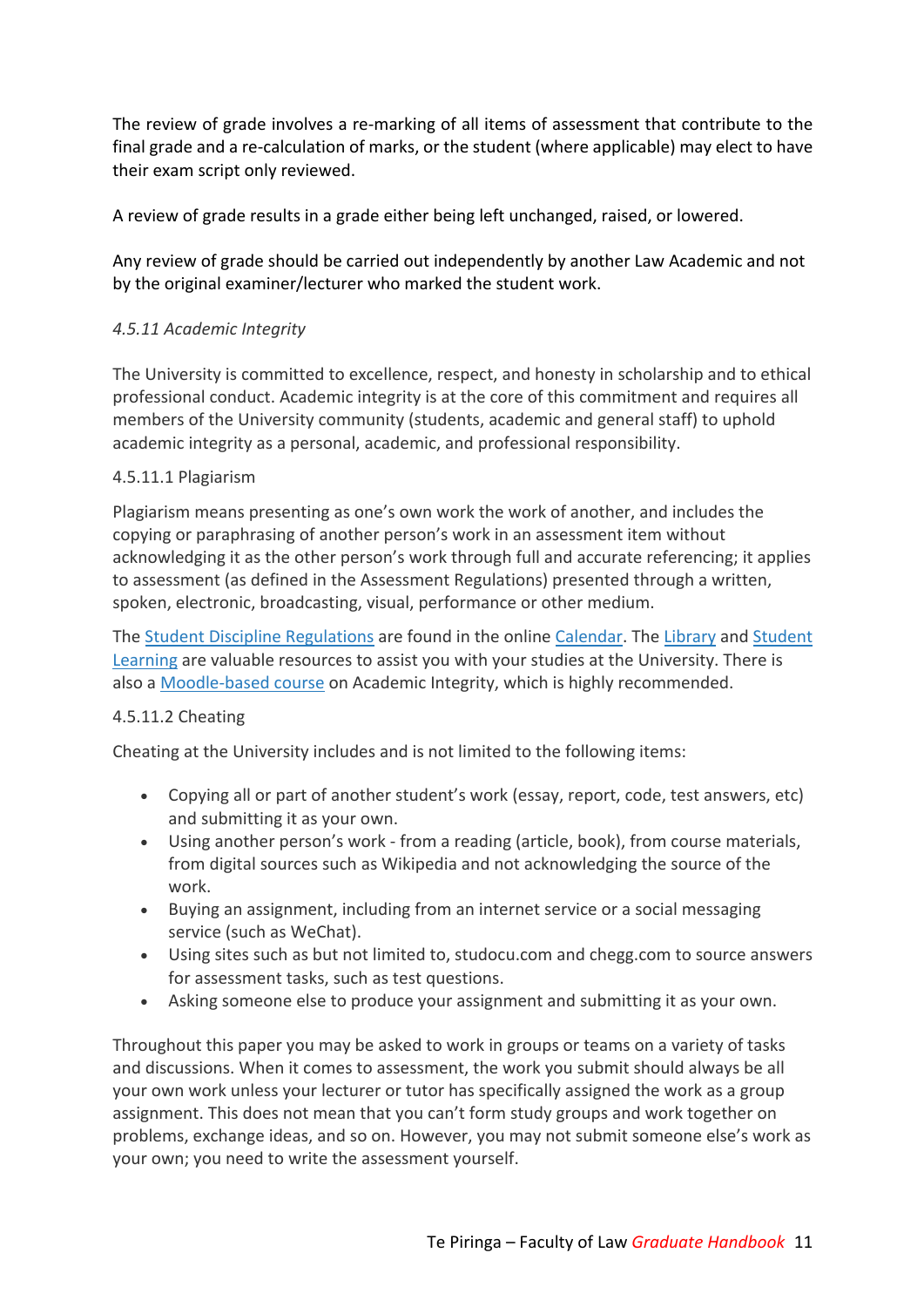On occasion, an assessment task may require you to submit drafts or parts of a piece of work before submitting a final version. Otherwise, you are not permitted to submit the same piece of work for two different assignments even if they are for different papers. The University's Assessment Regulations prohibit this type of repeat submission, without prior approval from the lecturer.

Students' work is checked by staff and by software such as Turnitin in order to detect cheating. Cheating is a breach of the Assessment Regulations and will be dealt with according to the Student Discipline Regulations.

## **PART 5: SUPERVISION OF GRADUATE PROGRAMMES IN LAW**

This part of the *Graduate Handbook* applies to the following supervised research 500 level Law papers:

- LEGAL490 Directed Study 15points LLB.
- LEGAL590 Directed Study 15points LLM/MLS.
- LEGAL591 Dissertation 30points LLM/MLS.
- LEGAL592 Dissertation 60points LLM.
- LEGAL593 Thesis 90points LLM.

Faculty approval is required for enrolment in these papers.

### **5.1 Applications process and Faculty approval**

The Faculty normally operates a batch round application process for the above supervised research 500 level Law papers, with applications for Batch Round 1 closing on 30 April and Batch Round 2 closing on 31 October. Late applications will be considered in the next following round. Any incomplete applications will not be considered.

Decisions on applications are normally made by the Faculty's Graduate Studies Committee in the following month after the close of applications. Offers are made based on academic merit and the availability of appropriate academic supervision capacity. The relevant application form can be obtained from and completed applications must be returned to law.reception@waikato.ac.nz.

The Faculty does not warrant that it can provide supervision in all areas of law. Student decisions about enrolling in supervised legal research, and about their research plans, should therefore be taken in the light of the Faculty's capability to provide appropriate expert supervision.

LLM students wishing to enroll in LEGAL593 must have achieved at least a **B+ grade average** from their bachelor's degree award.

#### **5.2 Research options**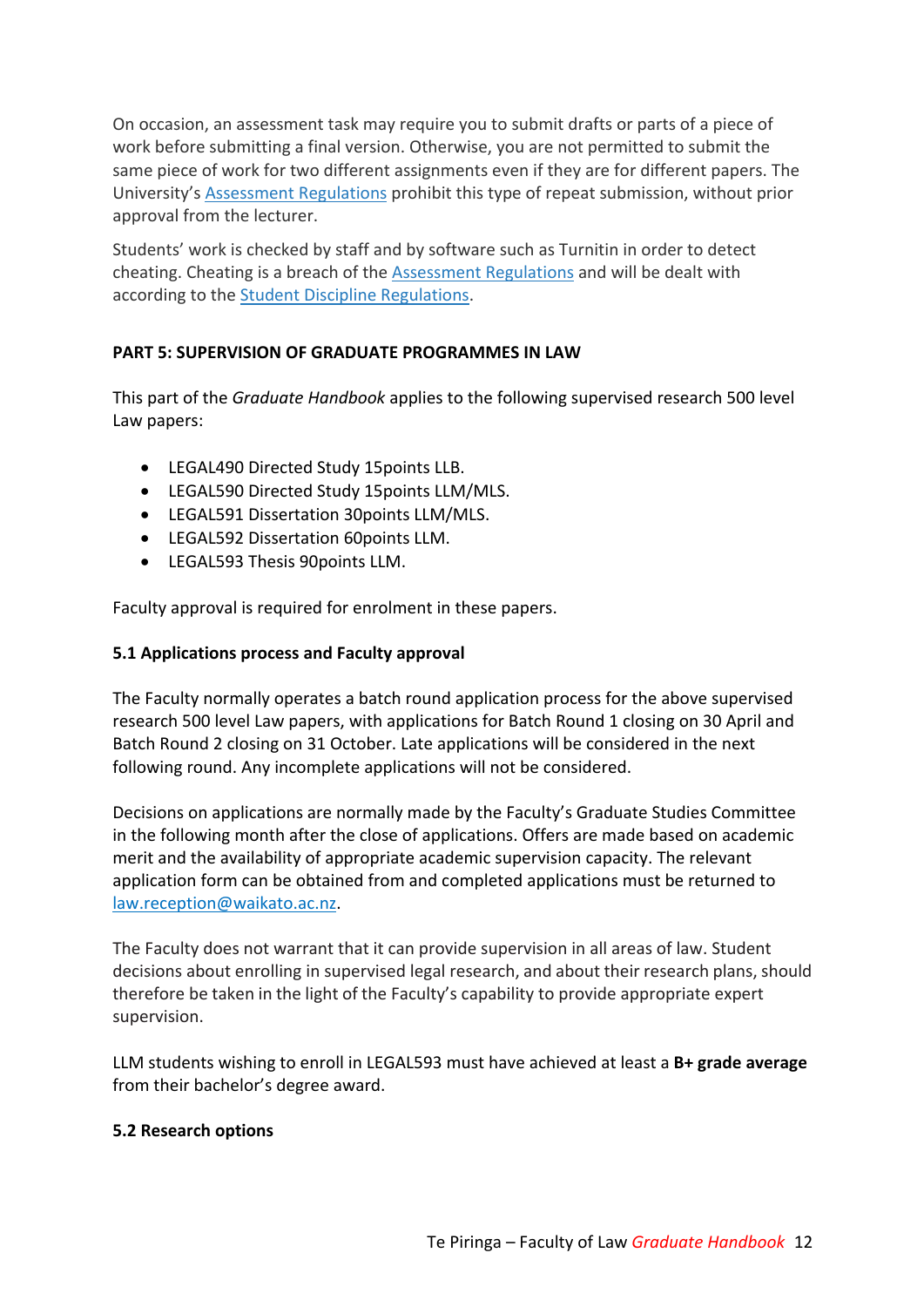There are (as noted above) several ways to conduct supervised research in part-fulfillment of the LLM and MLS degree requirements.

For students the first decision to make when considering supervised research is whether to pursue directed study, a dissertation, or a thesis.

The terms directed study, dissertation, and thesis essentially mean the same thing  $-$  the differences between them are in scope, depth, and length of the research work. Directed study and dissertation refer to the smaller pieces of work, and thesis refers to a more substantial research project. Apart from the difference in the length, depth, and scope of work, the requirements and format for any directed study, dissertation, and thesis are generally the same.

Any directed study, dissertation, or thesis is the outcome of independent research and scholarship conducted by the student under qualified supervision of a Law Academic (Supervisor) with the aim of introducing the student to the collection, extension and/or analysis of knowledge.

Legal research is distinguished by the relevance of the arguments to the student's discipline, the quality of the evidence collected, how it is employed, and the light it sheds on current disciplinary concerns and interests.

The final results of any directed study, dissertation, or thesis should demonstrate the student's ability to:

- a) Master the theoretical paradigms of the discipline.
- b) Identify and evaluate relevant literature and other forms of information.
- c) Design a well-structured, relevant and integrated plan of research.
- d) Implement a research plan using appropriate methods of research and analysis.
- e) Reach logical conclusions informed by a combination of the student's own investigations and other available information.

Legal research can vary and the best way to become familiar with this form ofscholarship is to read examples of work deposited in the University library. Students are strongly advised to do this before embarking on their research proposals.

#### **5.3 Research proposals**

Research proposals are required for **all** taught and supervised 500 level Law papers. The detailed requirements for research proposals including content and marking criteria are outlined in subpart 4.2 above.

#### **5.4 Human research ethics approval**

Any student who is planning to conduct a research project that involves human participants will need approval from the Division of Arts, Law, Psychology, and Social Sciences (ALPSS) Human Research Ethics Committee.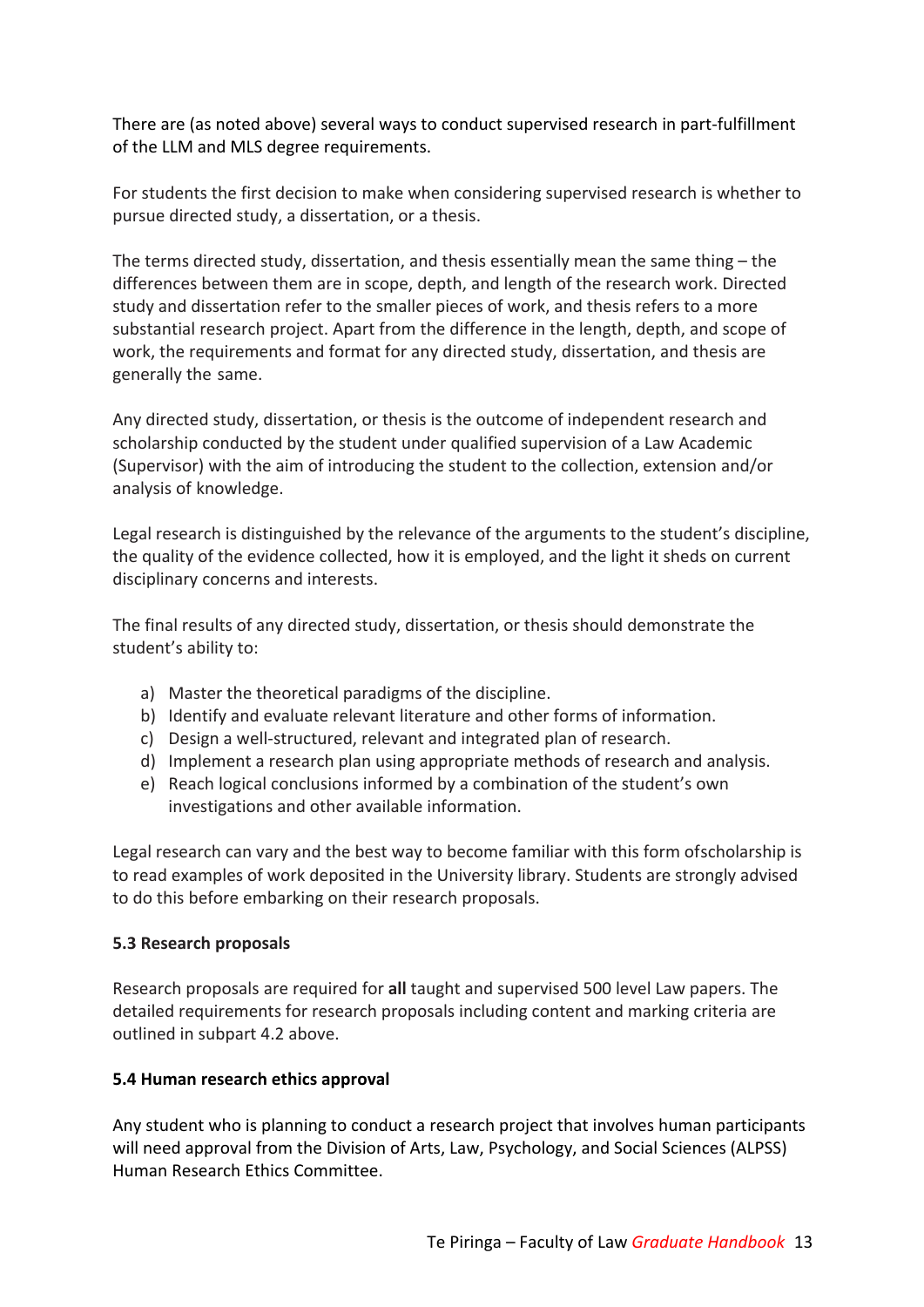Ethics approval **must** be gained prior to the commencement of the research, and students are strongly encouraged to begin the process at least one month before the beginning of their research.

Details about the ethics approval process, including, the ethics application form, the ethics consent form, the guidelines for creating an ethics information sheet, the ethics checklist, and the online portal for submitting applications, can be accessed, and downloaded from the following webpage - https://www.waikato.ac.nz/fass/about/human-research-ethics. Paper copies of applications are no longer required.

The webpage also provides details of the application deadline dates, how applications will be processed and decided by the ALPSS Human Research Ethics Committee, and the email contact details for the Committee Chair and the Administrator.

The human research ethics approval process outlined above applies to **all** research projects that involve human participants, including:

- LEGAL490 Directed Study 15points LLB.
- LEGAL590 Directed Study 15points LLM/MLS.
- LEGAL591 Dissertation 30points LLM/MLS.
- LEGAL592 Dissertation 60points LLM.
- LEGAL593 Thesis 90points LLM.
- LEGAL800 Law MPhil Thesis 120points.
- LEGAL900 Law PhD Thesis 360points.
- LEGAL994 SJD Thesis 240points.
- LEGAL995 SJD Research Portfolio 120points.

### **5.5 Directed study, dissertation, and thesis requirements**

Pursuing legal research should enable students to master the theoretical paradigms of the discipline:

- a) Identify and evaluate relevant literature and other forms of information.
- b) Design a well-structured, relevant and integrated plan of research.
- c) Implement a research plan using appropriate methods of research and analysis.
- d) Reach logical conclusions informed by a combination of the student's own investigations andother available information.

The work should be presented in a clear, accurate and succinct form suitable for examination.

#### *5.5.1 Structure*

Any directed study, dissertation, or thesis should be a carefully written exposition of the research a student has undertaken under supervision. It should: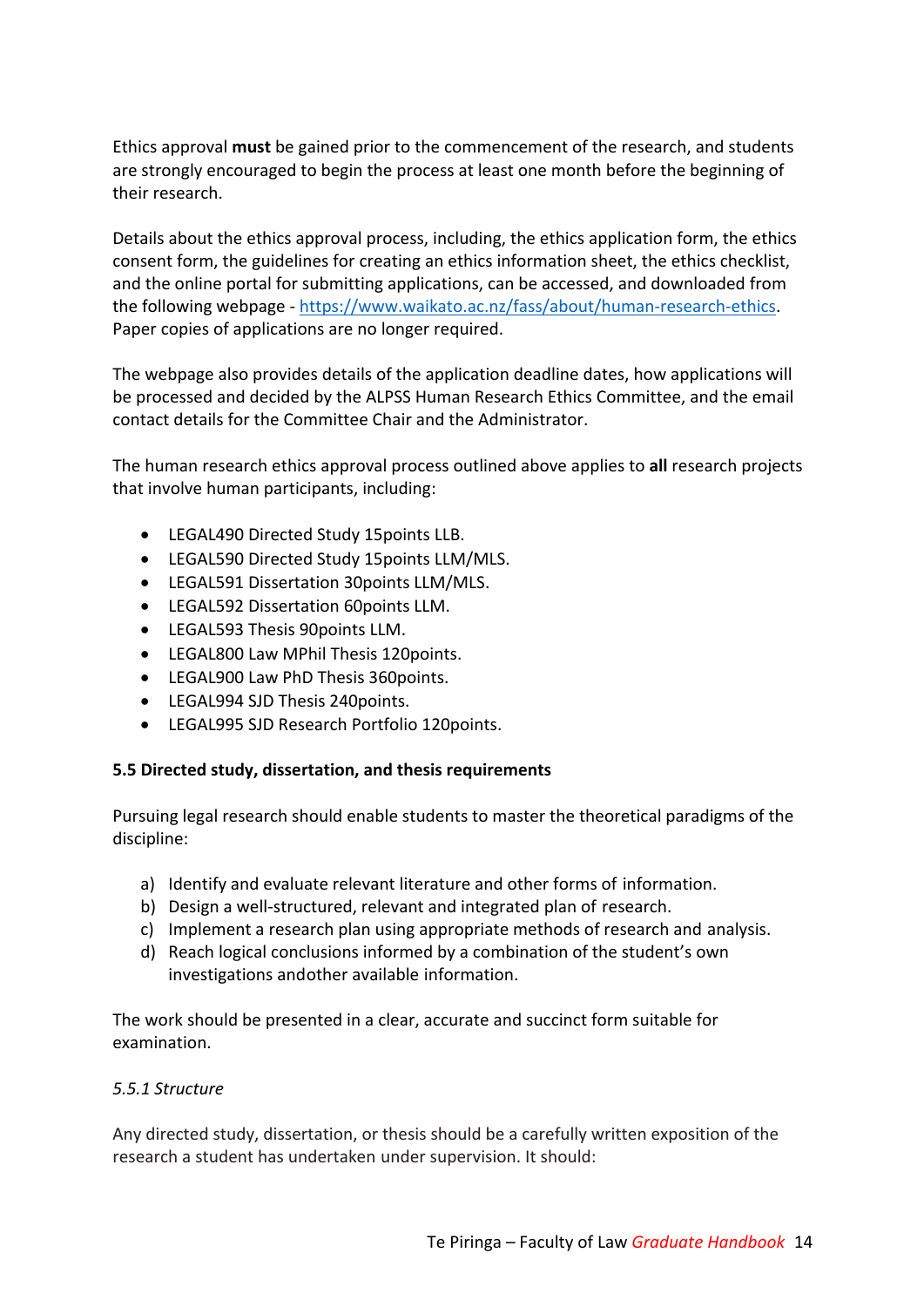- a) Critically investigate the topic.
- b) Demonstrate an appropriate level of expertise in the methods of research and scholarship.
- c) Demonstrate the independent development of ideas relevant to the topic.
- d) Present the results lucidly in a manner that makes a contribution to the subject area concerned.

It should normally include the following:

- a) A clear outline of the research question to be addressed and the theoretical, contextual, or disciplinary basis of the student'sresearch, and provide an overview of the rest of the thesis.
- b) It should also develop the arguments in a sustained and coherent manner, and these should bebrought to a conclusion.

It is important for students and their Supervisors to realize that the written work, with careful argument and presentation, is a fundamental part of the evidence that the student is, or is not, worthy of the award of the degree. No matter how good the student's research may be, it is an essential condition for the award of the degree that the research be presented in a well-written way that clearly justifies the student's research methods and conclusions.

In addition to the above, the student's written work will normally contain:

- a) An abstract.
- b) A table of contents.
- c) A table of cases and statutes considered.
- d) A detailed description of the student's research, findings, data, and overall conclusion of the thesis.
- e) A bibliography.
- f) Indices (of important words, phrases, and symbols) and/or glossaries as appropriate.

The word limits for 500 level supervised research papers are:

- LEGAL590 Directed Study 15points LLM/MLS (10,000 word dissertation).
- LEGAL591 Dissertation 30points LLM/MLS (12,500 word dissertation).
- LEGAL592 Dissertation 60points LLM (25,000 word dissertation).
- LEGAL593 Thesis 90points LLM (38,000 word thesis).

These word limits **include** the proposal, theresearch paper and footnotes. They **exclude** the bibliography and any appendices.

#### *5.5.2 Feedback on draft directed study, dissertation, and thesis*

Supervisors will provide students with feedback on one draft of their directed study, dissertation, or thesis. Students must leave sufficient time for the Supervisor to do so, 10 working days as a minimum. Supervisors cannot be expected to edit or rewrite student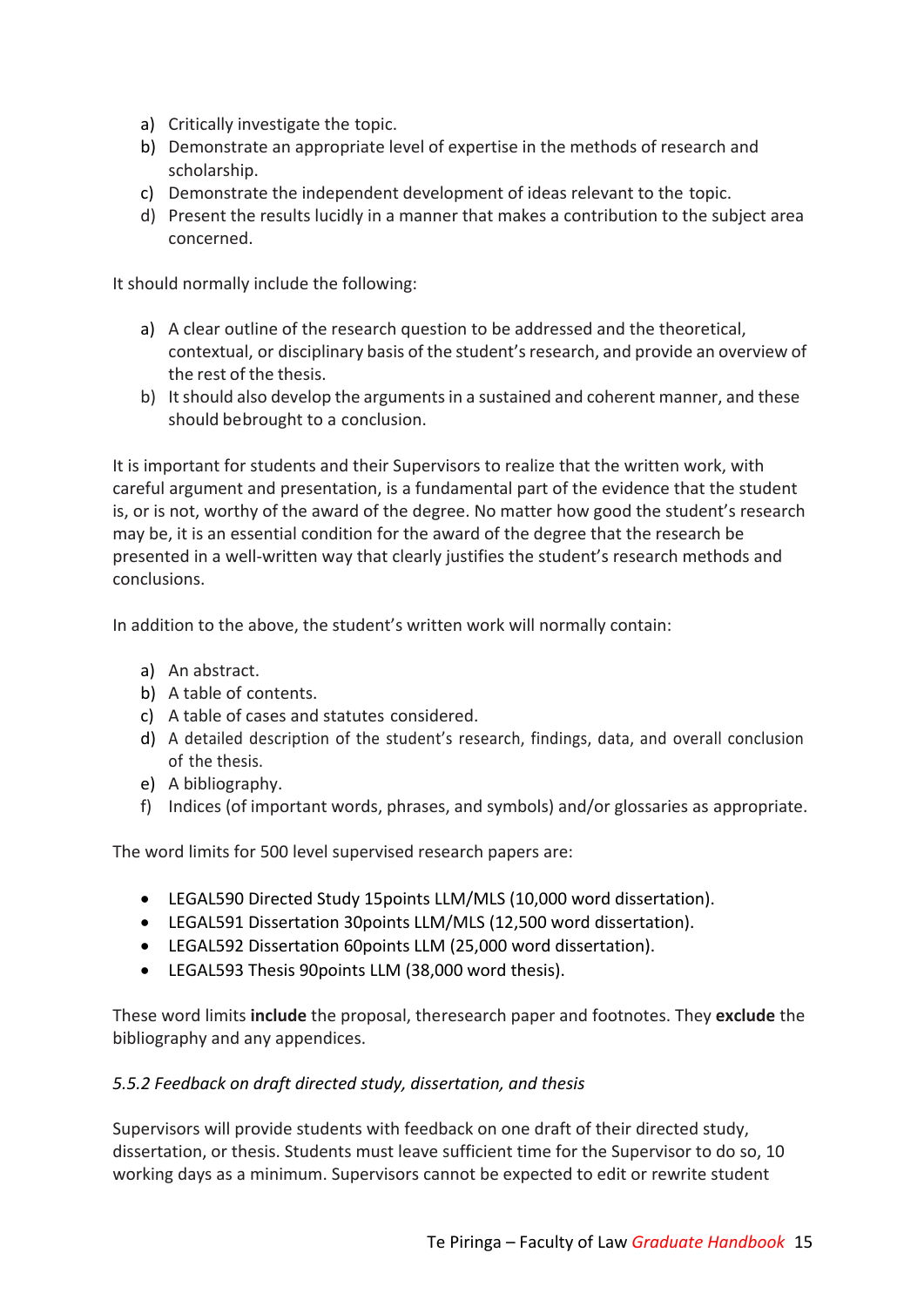work. Any review of work completed does not provide a guarantee of any particular grade. The student bears full responsibility for the final work submitted for assessment.

### *5.5.3 Language*

The work will normally be written in English, but a student may request permission to submit work written in te reo Māori.

Students may submit work in a language other than English or Māori only with the permission of the Faculty. Such permission will normally be given only where the use of the language is appropriate to the topic, and where Supervisors and examiners can be appointed who will be able examine in that language.

Work submitted in any language (including English) is expected to conform to the normal standards of presentation (grammar, spelling, and style) in that language.

### *5.5.4 Monitoring*

Aside from the specific obligations determined by the student and the Supervisor through theresearch proposal, other basic points which the Faculty insists on are:

- a) In general, students should consult their supervisors regularly (normally at least once per month) concerning the progress of their research.
- b) While academic staff have significant supervisory obligations, ultimate responsibility for the personal programme of study lies with the student. It is the obligation of the student to come to the Supervisor for discussions and review of work.
- c) The Supervisor shall take the initiative in establishing regular supervision meetings with the student, and shall report at the end of each trimester to the PG Convenor on progress of the student.

#### *5.5.5 Completion dates*

The start dates and submission dates for all 500 level Law papers are:

- Start date = the first day of the relevant Trimester.
- Due date for submission = the last day of Study Week for the relevant Trimester.

For example, any LEGAL590 directed study or LEGAL591 dissertation should be completed over one trimester of study, any LEGAL592 dissertation should be completed over two trimesters of study, and any LEGAL593 thesis should be completed over three trimesters of study.

#### *5.5.6 Submission*

Any directed study or dissertation should be submitted online via the relevant Moodle page for the paper.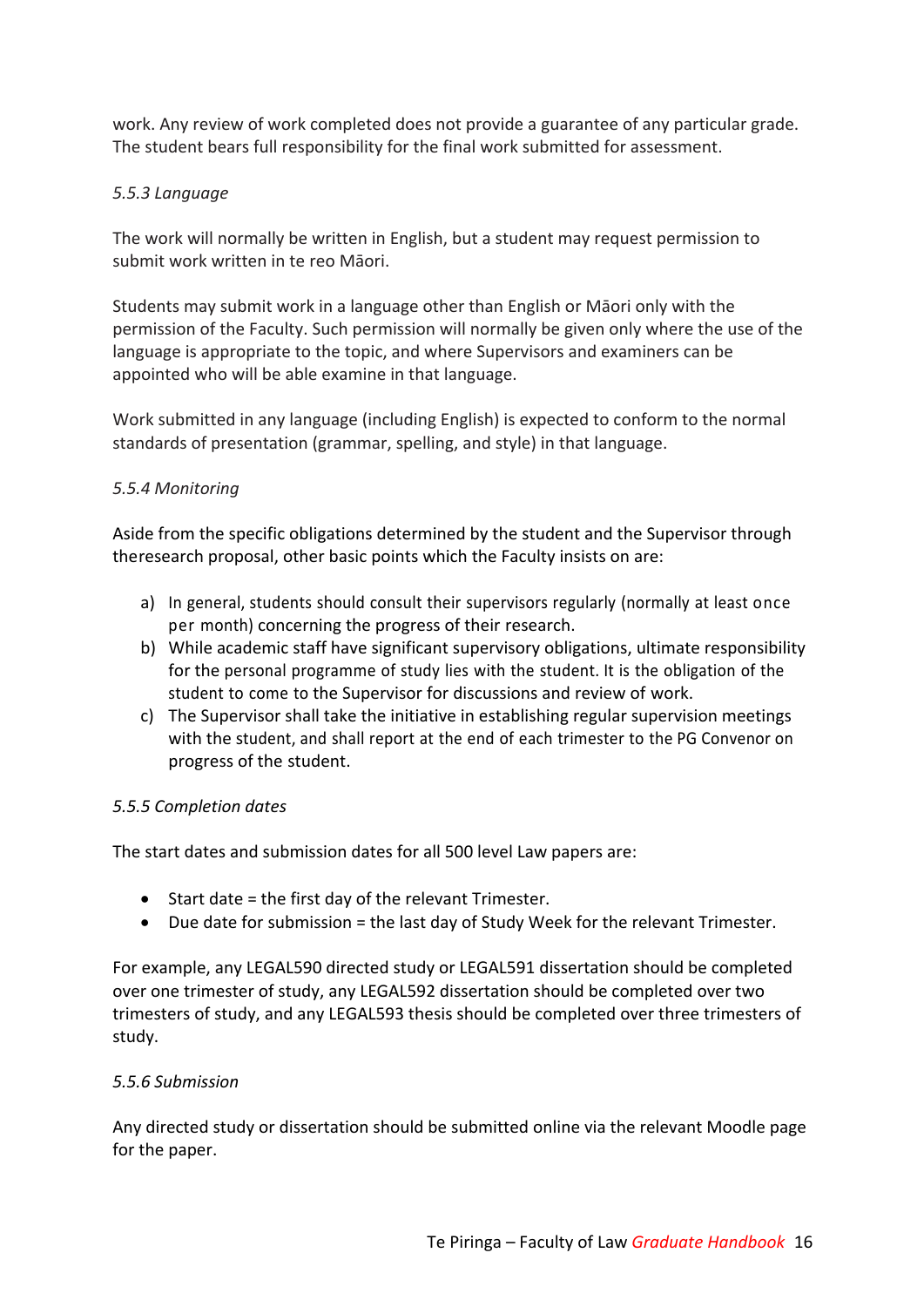Any LEGAL593 thesis must be submitted in electronic format by email to the Assessment Office. A copy of the thesis (as submitted to the Assessment Office) should also be posted online via the Moodle page for the paper.

### *5.5.7 Extensions*

A maximum 21-day extension may be obtained by formal application (see subpart 4.5.7 above) and approval by the Chief Examiner unless there are exceptional circumstances. A student who fails to submit a directed study, dissertation, or thesis within this time frame, will normally be required to re-enrol in the paper or given an IC grade.

### **5.6 Assessment and examination**

The marking of any directed study, dissertation, or thesis should take no longer than eight weeks.

### *5.6.1 Directed study and dissertation*

Any directed study or dissertation shall normally be internally assessed, and marked by the Supervisor and cross-assessed by another Law Academic from the Faculty. The Supervisor is responsible for arranging cross-assessment.

Both the Supervisor and the cross-assessor are required to write separate, independent, reports addressing the requirements outlined in subpart 5.5.1 above and using the grade scale and assessment schedule outlined in subpart 4.5.5 above. When marking is complete the Supervisor should send copies of both reports to the Chief Examiner by email.

### *5.6.2 Nomination of examiners for LEGAL593*

The qualification regulations for the LLM degrees provide that two examiners should be appointed to examine any 90 point thesis (LEGAL593):

- a) One examiner must be external to the University and active in the research field of the thesis.
- b) The other examiner should be internal to the University, with a good grounding in the research field, who is not directly connected to the student, or the student's thesis research or supervision.

Supervisors are responsible for nominating examiners and for overseeing the thesis examination process and providing copies of the external examiners reports to the Chief Examiner by email when marking is complete.

#### *5.6.3 Determining the grade*

Where the examiners responsible for marking the student work under subparts 5.6.1 and 5.6.2 above are in agreement about the mark that should be awarded for the work, the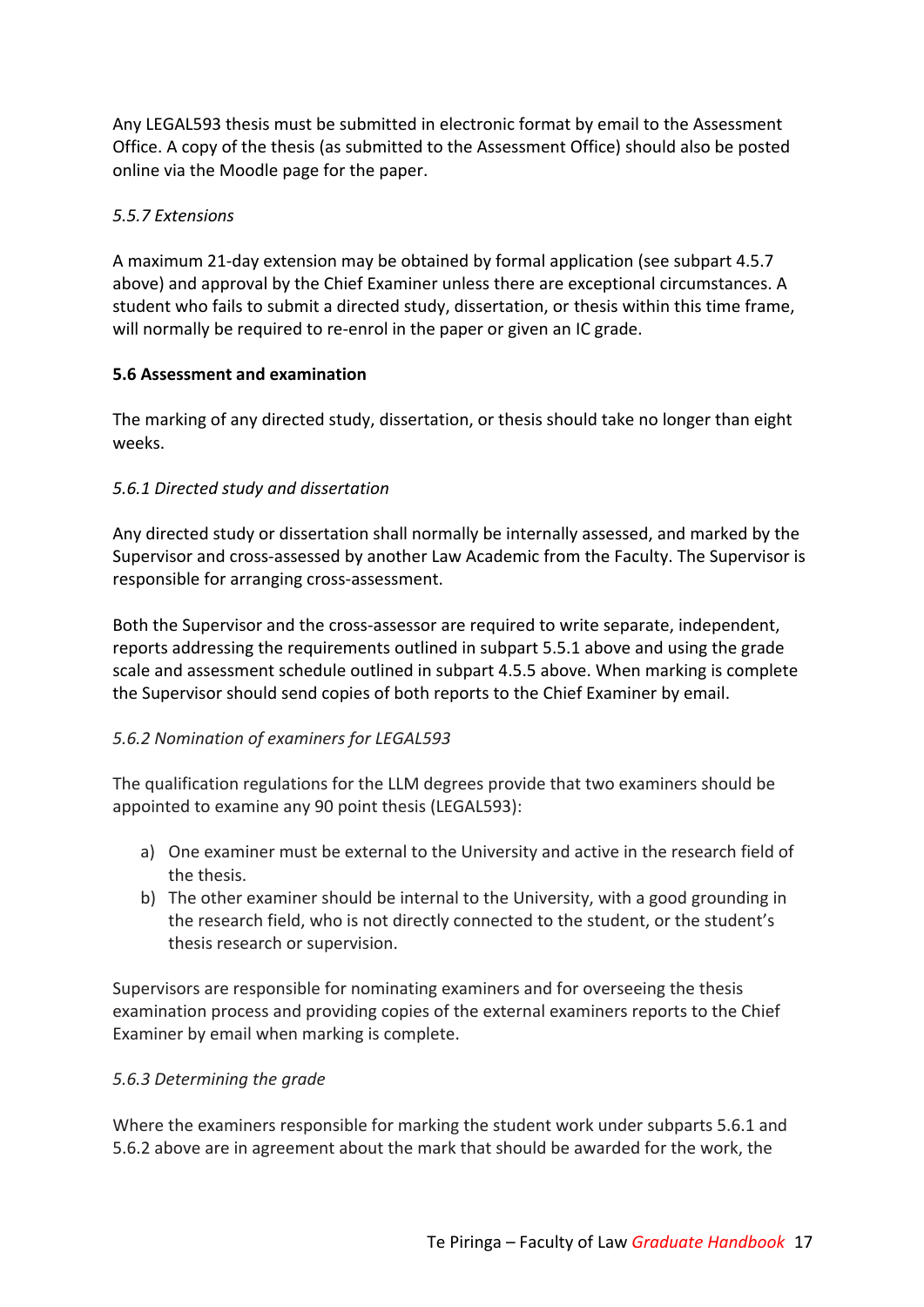mark shall be confirmed by the Board of Examiners or by the Chief Examiner acting under delegation.

If there is any difference between the examiners regarding the mark that should be awarded for the work, the mark shall be decided by the Board of Examiners or by the Chief Examiner acting under delegation.

#### **PART 6: COMPLETION AND THE AWARD OF HONOURS**

Decisions on the award of honours for LLM and MLS degrees are made by the Board of Examiners, or by the Chief Examiner under delegation, when confirming or deciding the final grade for the paper.

The grade average across all papers from the degree required for the different classes on honours awards is:

- First Class Honours = A- to A+ grade (80% to 100%).
- Second Class Honours (first division) = B+ grade (75% to 79%).
- Second Class Honours (second division) = B grade (70% to 74%).

### **PART 7: SUPERVISION OF POSTGRADUATE PROGRAMMES IN LAW**

The Faculty hosts a lively, diverse, and well-established scholarly community of higher research degree students.

Students are supported by their supervision panels (comprising a Chief Supervisor and a Supervisor who are appointed on the basis of their competence in the field of research and time capacity to provide adequate supervision), the PG Convenor, and the Deputy Dean.

#### **7.1 Higher research degrees**

This part of the *Graduate Handbook* applies to the following supervised research 800 and 900 level Law papers:

- LEGAL800 Law MPhil Thesis 120points.
- LEGAL900 Law PhD Thesis 360points.
- LEGAL994 SJD Thesis 240points.
- LEGAL995 SJD Research Portfolio 120points.

### **7.2 School of Graduate Research**

The MPhil and PhD degrees in Law, and the SJD degree are administered by the SGR.

Applications for the MPhil and PhD degrees in Law, and the SJD degree are normally operated by the SGR by a batch round application process with applications for Batch Round 1 closing on 31 January, Batch Round 2 closing on 31 May, and Batch Round 3 closing on 30 September.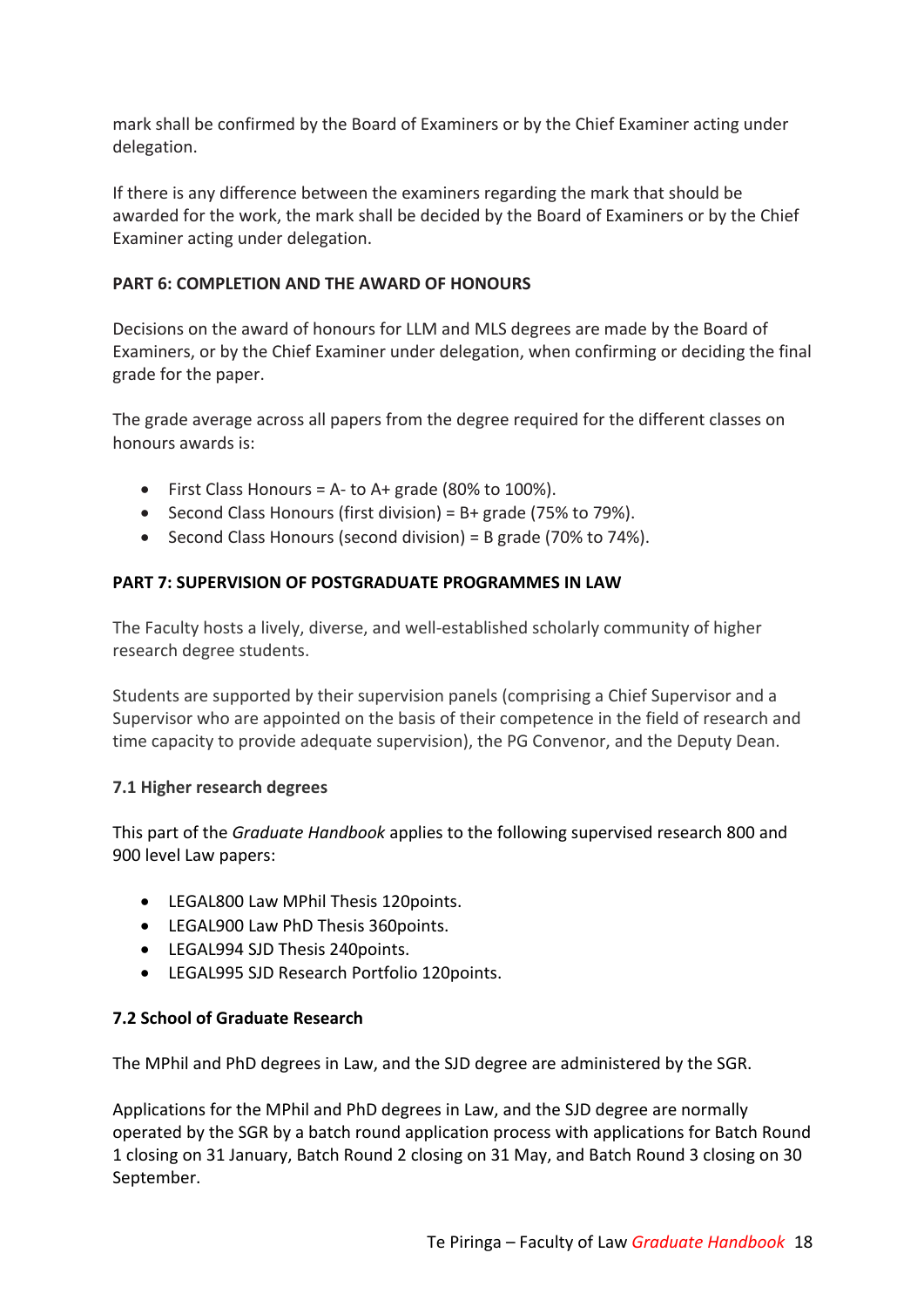Generally, applicants wishing to enroll in the Postgraduate Programmes in Law must have qualified for the award of an LLB Honours or LLM Honours or MLS Honours degree with at least second class honours (first division) or distinction.

Details about the application process and requirements for these degrees, and the online portal for submitting applications can be accessed and downloaded from the SGR webpage https://www.waikato.ac.nz/study/apply/higher-research-degrees-application-process.

The LLD degree is also administered by the SGR. Applicants must either be graduates of the University of Waikato in Law or Legal Studies or have a significant academic association with the University. The award of the LLD degree is based on a collection of work, or a specially composed thesis based on such work, which constitutes an original, substantial, and distinguished contribution to scholarship and establishes the applicant as an international authority in the field of Law.

Details about the LLD degree requirements can be accessed and downloaded from the following webpage - https://www.waikato.ac.nz/study/qualifications/doctor-of-laws.

### **7.3 Confirmation of Enrolment**

At the end of 6 months full-time equivalent enrolment, all doctoral candidates who have been enrolled conditionally, apply to reach confirmed enrolment.

This is an important milestone in the doctoral programme of study, and signals the end of the conditional enrolment period. The University retains the right to terminate an enrolment where sufficient progress has not been achieved.

When the full research proposal has been completed, candidates are required to apply for confirmed enrolment using the *Application for Confirmed Enrolment* form. The form, along with the full research proposal and any supporting documents, such as ethics approval, is endorsed by the Chief Supervisor, the Deputy Dean, and the ALPSS Associate Dean (Postgraduate) before being passed to the Postgraduate Research Committee for approval.

*7.3.1 The full research plan should contain:*

- Working title.
- Outline of significance of topic (e.g. its importance for advancing knowledge in the field/discipline or regions and/or implications for methodology or understanding).
- Literature review in a form consistent with practices of the discipline.
- Statement of the research questions or hypotheses.
- The methodologies that will be used to investigate the questions or hypotheses.
- How the data will be analysed.
- Thesis outline.
- Any resource requirements.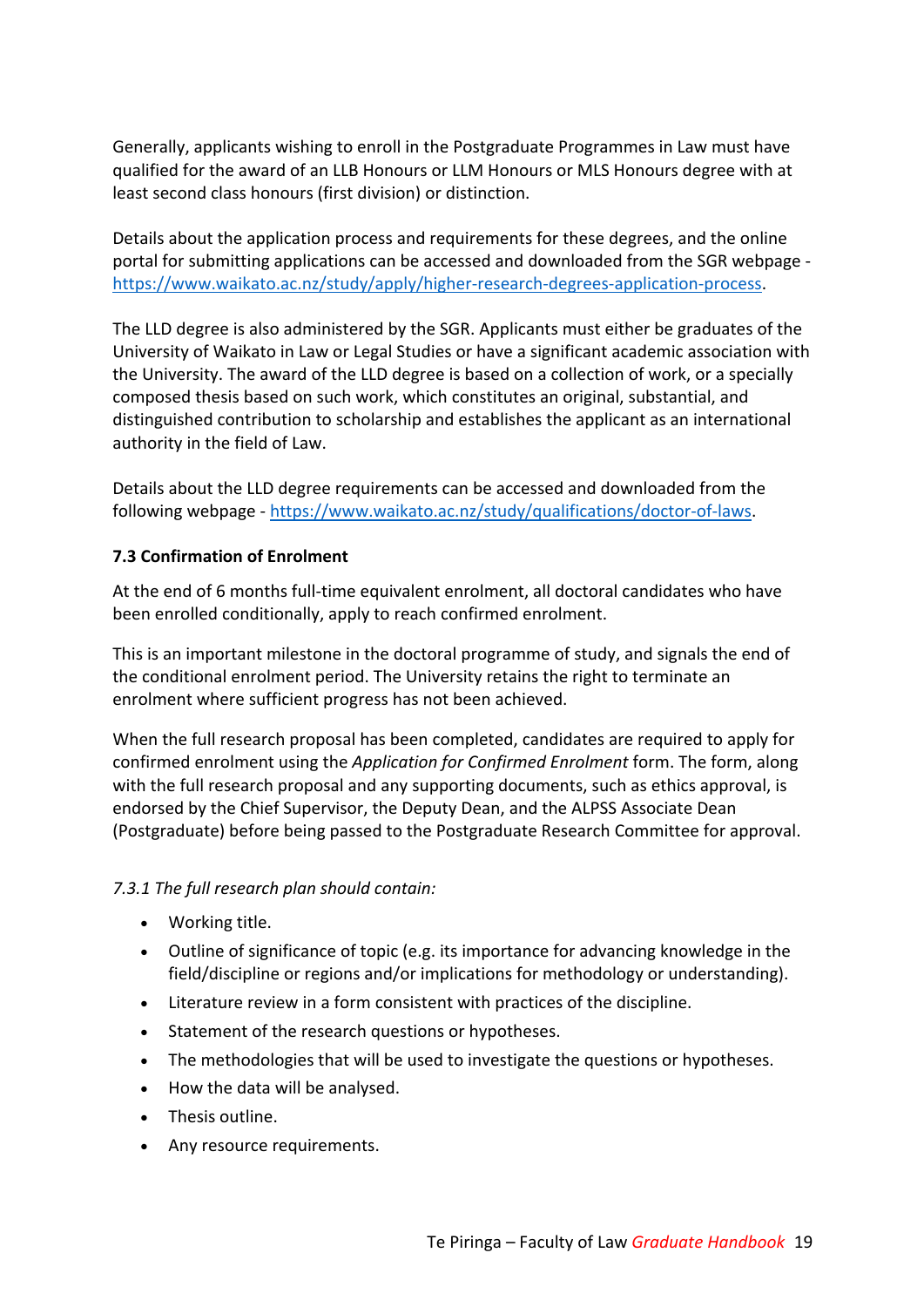- Timetable for research and thesis writing, including dates when key objectives should be met.
- A statement concerning the requirement for any ethical approvals and a copy of that approval having been granted by the Faculty/School.

It is the responsibility of the research supervisor(s) to advise candidates on ethical matters and to ensure that any necessary approvals are granted before the candidate embarks on their actual research.

At the confirmed enrolment presentation one of the following options will be recommended:

- a. That the candidate proceed to confirmed enrolment because satisfactory progress has been made and the candidate has demonstrated sufficient ability to proceed, or
- b. That the candidate revise and resubmit their confirmed enrolment presentation, or
- c. That the candidate withdraw from the doctoral programme due to an identified lack of ability, or
- d. That the candidate transfer to the MPhil, or LLM degree as appropriate.

For candidates who first enrolled on or after 1 August 2017, if a full research proposal has not been submitted and approved within the first 9 months of full-time equivalent enrolment, then the candidate's enrolment in doctoral study will be terminated.

**MPhil** candidates do not have a period of conditional enrolment as their initial research proposal, which must include an ethics statement, forms the basis for approval to enrol in an MPhil degree.

**SJD** candidate's approval to enrol in Part 2 of the qualification (the thesis component) is dependent on:

- Satisfactory completion of the coursework for Part 1.
- Evidence of suitable professional skills.
- Submission of an acceptable full research proposal which must include ethical approval, if required.

### *7.3.2 Related documents*

All candidates applying for confirmed enrolment in a PhD or Part 2 of the SJD programme need to complete an *Application for Confirmed Enrolment* form that can be accessed and downloaded from the following webpage -

https://www.waikato.ac.nz/\_\_data/assets/pdf\_file/0003/349005/20191105UOWApplicatio n-for-Confirmed-Enrolment-Form.pdf.

#### **7.4 Further information about PhD and SJD degrees**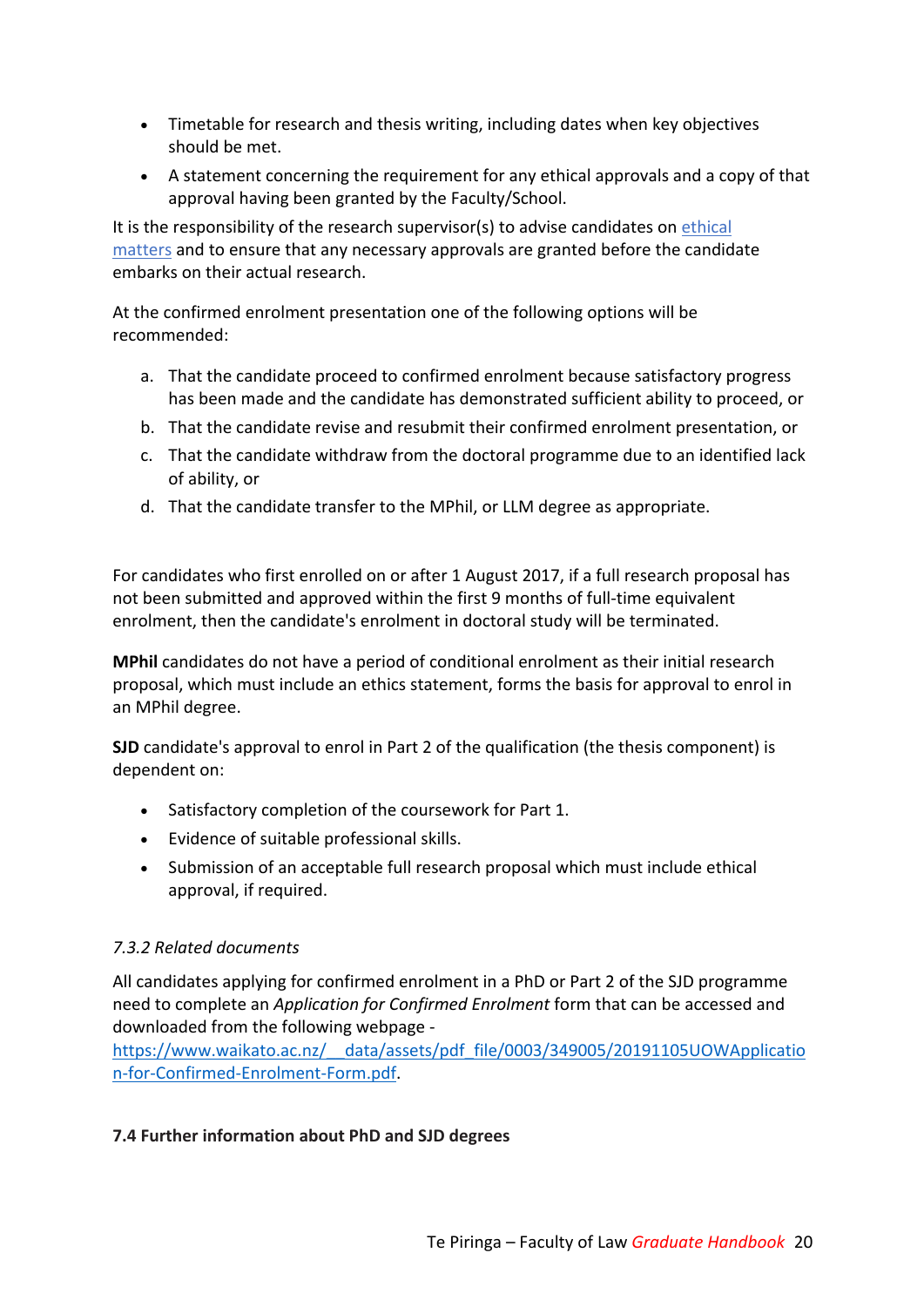Further information regarding conditional enrolment, confirmed enrolment, progress reports, annual re-enrolment, written and oral examination, thesis submission for completion, and graduation can be accessed from the following webpage https://www.waikato.ac.nz/students/research-degrees/home.

Students should contact the SGR by email regarding any questions about higher research degree study – SGR@waikato.ac.nz.

### **7.5 Facilities, scholarships, and employment**

The Faculty will, as far as practicable and subject to financial and office space availability constraints provide:

### *7.5.1 Facilities*

Students enrolled in the MPhil, PhD, and SJD degree programmes have the use of the separate graduate tea room located on Level 3 of the Law Building.

Generally, full-time MPhil, PhD, and SJD students will be allocated study space (including a bookshelf, carrel, chair, computer, and desk) in one of the open plan offices located on Level 3 of the Law Building.

### *7.5.2 Scholarships and awards*

A variety of scholarships are available from the Faculty, the University, and other organisations to support graduate and postgraduate study. Full details about scholarships and application procedures can be accessed and downloaded from the Scholarships Office webpage - .

### *7.5.3 Research and conference funding*

ALPSS funding is also available to support graduate and postgraduate students:

- LEGAL590 Directed Study Research and Conference Expenses up to \$150.
- LEGAL591 Dissertation Research and Conference Expenses up to \$150.
- LEGAL592 Dissertation Research Expenses up to \$250 plus Conference Attendance (for one conference only) up to \$200 (North Island) or up to \$350 (South Island).
- LEGAL593 Thesis Research Expenses up to \$375 plus Conference Attendance (for one conference only) up to \$200 (North Island) or up to \$350 (South Island).
- LEGAL800 MPhil Research Expenses up to \$500 plus Conference Attendance (for one conference only) up to \$500.

For PhD (LEGAL900) and SJD (LEGAL994) candidates up to \$3,000 (maximum) is available for resources, research expenses, and conference attendance. No more than \$1,000 can be claimed in the first year of enrolment and no more than \$2,000 can be claimed in any subsequent year.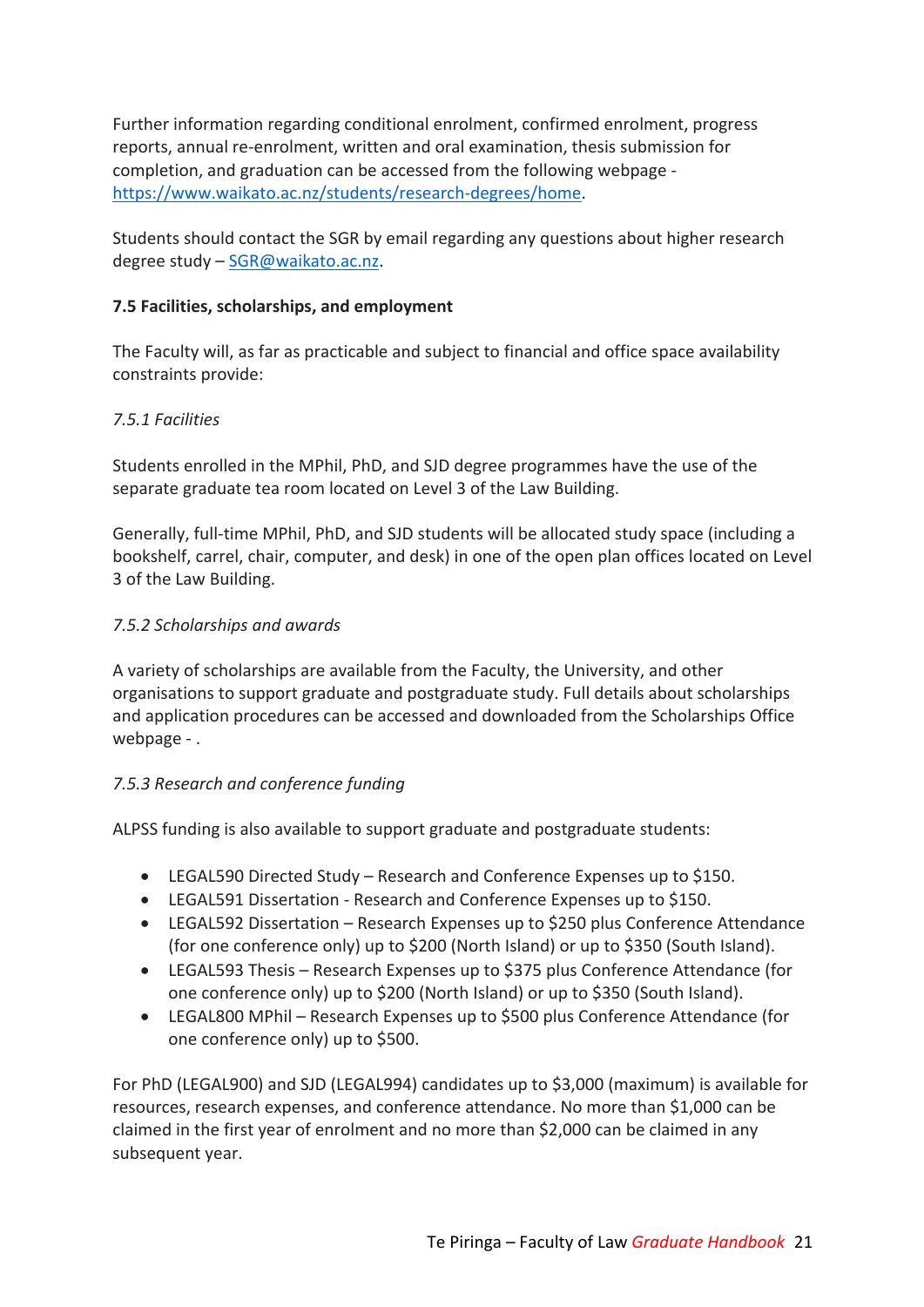### *7.5.4 Employment*

It is expected that full-time students will be working full-time on their studies. While students may engage in part-time work (including employment as a Tutor or Research Assistant in the Faculty) and part-time work should not exceed 15 hours per week.

### *7.5.5 Professional Legal Studies programmes*

Students should not be enrolled in Professional Legal Studies programmes while enrolled in graduate or postgraduate programmes in Law.

### **PART 8: GENERAL REGULATIONS AND PROCEDURES**

The following regulations (inter alia) apply to students enrolled in graduate and postgraduate programmes in Law:

- Student Research Regulations.
- Ethical Conduct in Human Research and Related Activities Regulations.
- Dissertations and Theses Regulations.
- Personal Programmes of Study Regulations.
- Assessment Regulations.
- Policy on the use of Māori for Assessment.
- Student Discipline Regulations.
- Student Complaints Procedures.
- Library Regulations.
- Parking and Traffic Regulations.
- Miscellaneous Regulations (including the Computer Systems Regulations).

Students are responsible for familiarizing themselves with the regulations and ensuring that they comply with them.

Copies of the regulations can be accessed and download from the following webpage https://calendar.waikato.ac.nz/toc.

#### **PART 9: HANDBOOK UPDATES**

This handbook will be updated at the end of each trimester in light of any policy or regulatory amendments or changes made by ALPSS, or the University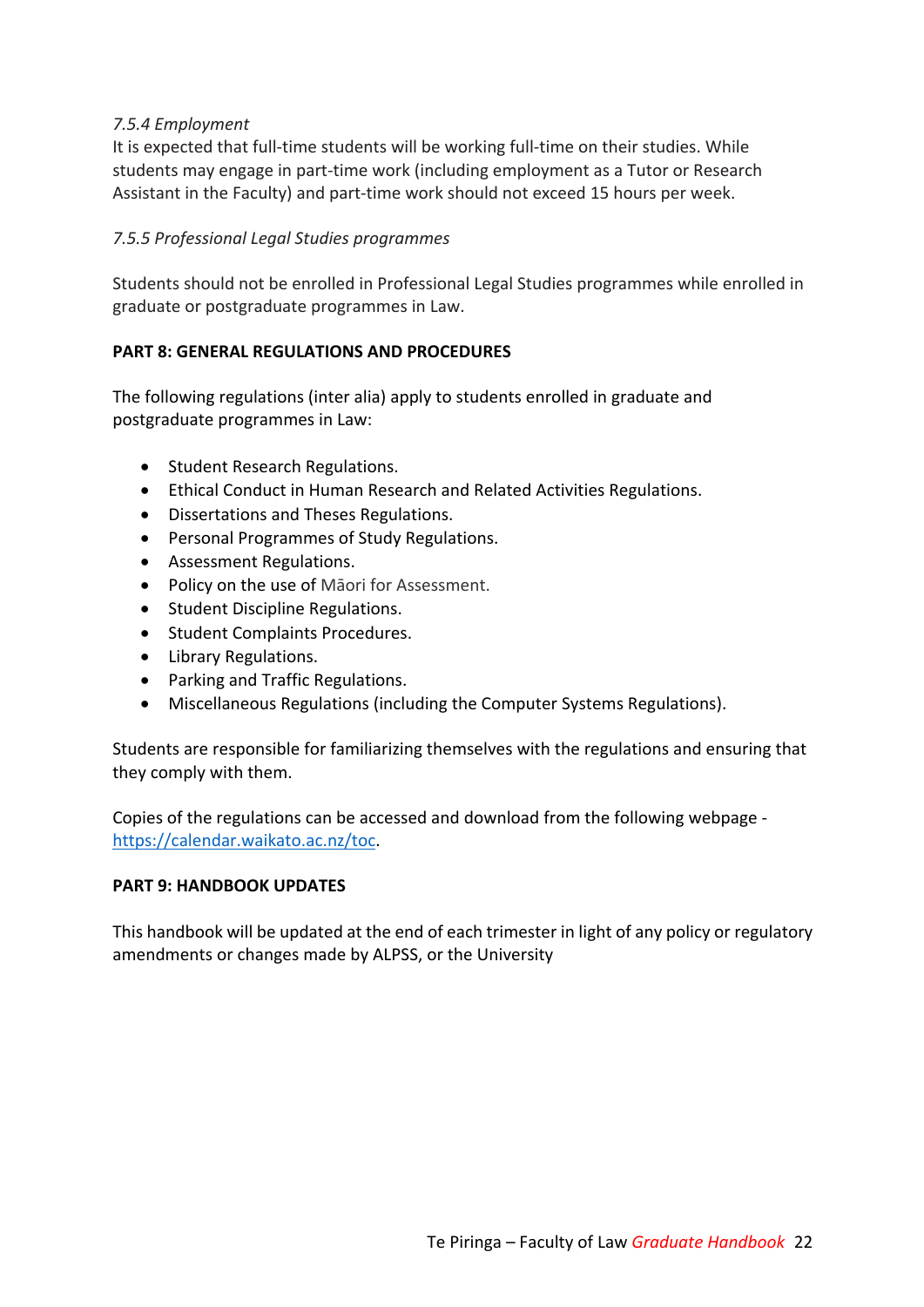#### **APPENDIX**

Non-law papers that students may enroll in as part of their LLM or MLS degrees:

### **Arts**

APPLN501 Research Methods and Applied Linguistics

MEDIA501 Critical and Creative Approaches to Research

WRITE501 Writing for Publication

MUSIC501 The Aesthetics of Music

APPLN530 Discourse Analysis

#### **NIDEA**

POPST500 Official Social Statistics

POPST501 Population Health and Equity

POPST507 Critical Demography

POPST509 Research Methods for Population Analysis

#### **Psychology**

PSYCH555 Environmental Psychology

PSYCH579 Applying Psychology at Work

#### **Social Sciences**

ANTHY521 Environmental Anthropology

ANTHY522 Visual Power: Images, Aesthetics & Politics

ENVPL504 Plan Making

ENVPL506 Planning Law

GEOGY500 People, Place, Power

GEOGY520 Human Dimensions of Environmental Change

IRSST502 Security Issues in South-East Asia